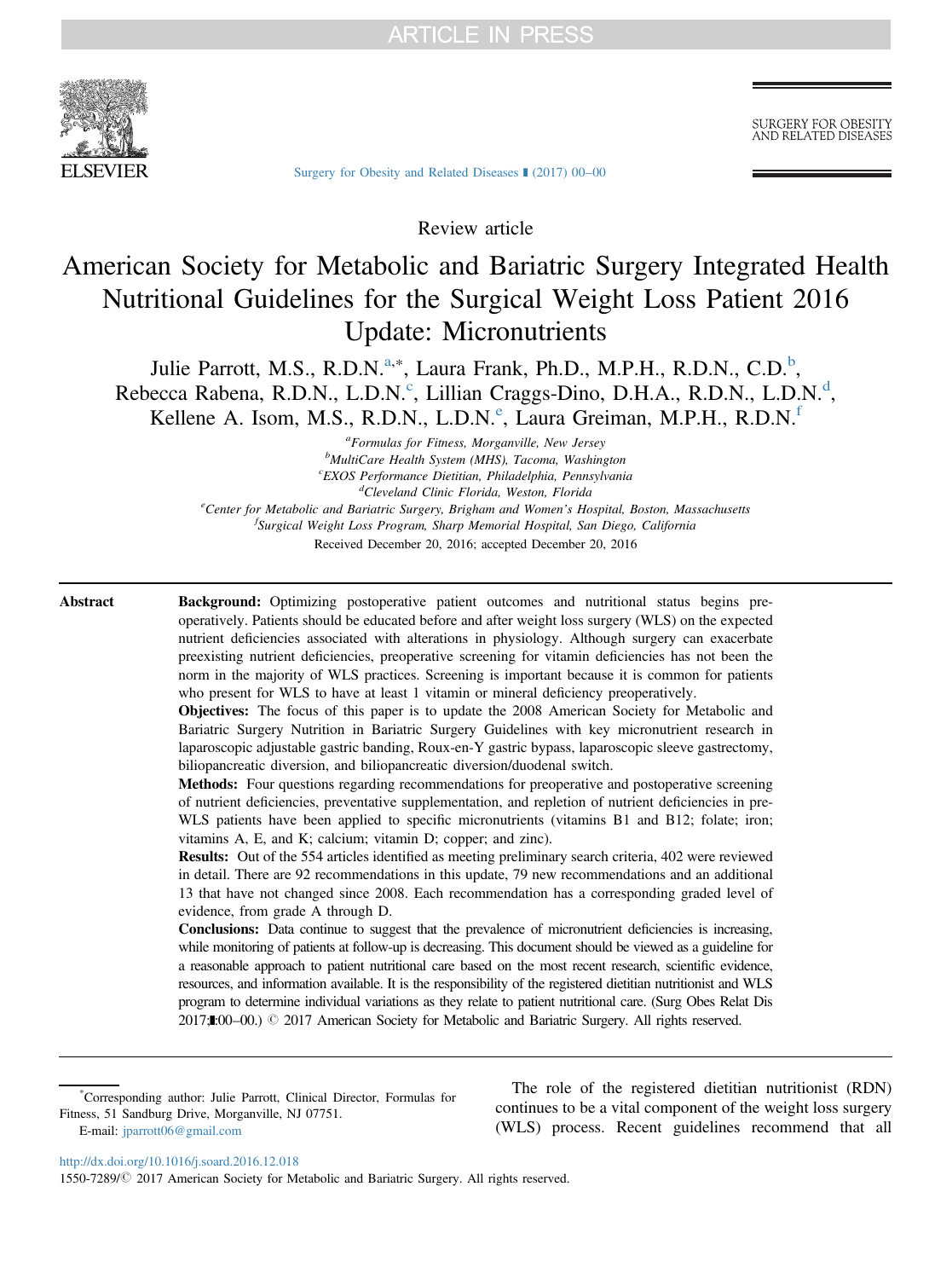<span id="page-1-0"></span>Table 1 Pre-WLS Nutrient Screening Recommendations

| Micronutrient              | <b>Pre-WLS Nutrient Screening Recommendation</b>                                                                                                                                                                                                                                                                                                                                                                                                                                                                                                                                                                                                              | Rationale                                                                                                                                                                                                                    | <b>Other Considerations</b>                                                                                                                                                                                                                                                                                                                                                    |  |
|----------------------------|---------------------------------------------------------------------------------------------------------------------------------------------------------------------------------------------------------------------------------------------------------------------------------------------------------------------------------------------------------------------------------------------------------------------------------------------------------------------------------------------------------------------------------------------------------------------------------------------------------------------------------------------------------------|------------------------------------------------------------------------------------------------------------------------------------------------------------------------------------------------------------------------------|--------------------------------------------------------------------------------------------------------------------------------------------------------------------------------------------------------------------------------------------------------------------------------------------------------------------------------------------------------------------------------|--|
| <b>Thiamin</b>             | • Routine pre-WLS screening is recommended for<br>all patients. (Grade C, BEL 3) <sup>*</sup> $\boxtimes$                                                                                                                                                                                                                                                                                                                                                                                                                                                                                                                                                     | • Prevalence of thiamin deficiency pre-WLS is<br>reported to be as high as 29%.                                                                                                                                              | • Thiamin diphosphate, the biologically active form<br>of thiamin, is not found in measurable<br>concentrations in plasma, and is best determined in<br>whole blood specimens. Plasma thiamin<br>concentration reflects recent intake rather than body<br>stores. Thiamin carried by albumin will be<br>decreased with concomitant hypoalbuminemia.                            |  |
| Vitamin B12 (cobalamin)    | • Routine pre-WLS screening of B12 is<br>recommended for all patients. (Grade B, BEL 2) $\boxtimes$<br>• Serum MMA is the recommended assay for B12<br>evaluation for symptomatic or asymptomatic<br>patients and in those with history of B12 deficiency<br>or preexisting neuropathy. (Grade B, BEL 2) $\boxtimes$                                                                                                                                                                                                                                                                                                                                          | • Prevalence of B12 deficiency is reported to be<br>$2-18\%$ in patients with obesity and 6-30% in<br>patients taking proton pump inhibitors.                                                                                | • Serum B12 levels alone may not be adequate to<br>identify B12 deficiency.<br>• Elevated MMA levels (values $> 0.4$ µmol/L) may<br>be a more reliable indicator of B12 status because it<br>indicates a metabolic change that is highly specific<br>to B12 deficiency.                                                                                                        |  |
| <b>Folate (Folic Acid)</b> | • Routine pre-WLS screening is recommended for all<br>patients. (Grade B, BEL 2) ☑                                                                                                                                                                                                                                                                                                                                                                                                                                                                                                                                                                            | • Prevalence of folate deficiency is reported to be as<br>high as 54% in patients with obesity.                                                                                                                              | • JRBC folate and<br>↑serum homocysteine and<br>normal MMA levels indicate folate deficiency.                                                                                                                                                                                                                                                                                  |  |
| Iron                       | patients. (Grade B, BEL 2) $\boxtimes$<br>• Screening patients for iron status, but not for the<br>purpose of diagnosing iron deficiency, may include<br>the use of ferritin levels. (Grade B, BEL 2) $\boxtimes$<br>• A combination of tests (serum iron with serum<br>transferrin saturation and total iron-binding<br>capacity) is recommended for diagnosing iron<br>deficiency. (Grade B, BEL 2)<br>• Screening for iron deficiency should include<br>assessment of clinical signs and symptoms<br>common to this condition (e.g., feeling tired and<br>weak, decreased work performance, decreased<br>immune function, and glossitis). (Grade B, BEL 2) | • Routine pre-WLS screening is recommended for all • Prevalence of iron deficiency is reported to be as<br>high as 45% in patients with obesity.                                                                             | • Ferritin levels should not be used to diagnose<br>deficiency because iron is an acute-phase reactant<br>and may fluctuate with age, inflammation, and<br>infection.<br>• Lab tests indicate iron deficiency if iron $\langle 50 \mu g /$<br>dL, ferritin <20 $\mu$ g/dL, TIBC >450 $\mu$ g/dL.                                                                               |  |
| Vitamin D and Calcium      | • Routine pre-WLS screening is recommended for all<br>patients. (Grade A, BEL 1) $\boxtimes$<br>• Routine pre-WLS screening of calcium status,<br>vitamin D deficiency and insufficiency is<br>particularly important for pre- and postmenopausal<br>women. (Grade D, BEL 4) $\boxtimes$                                                                                                                                                                                                                                                                                                                                                                      | • Prevalence of vitamin D deficiency is reported to<br>be as high as 90% in patients with obesity.<br>• Elevated values of carboxy-terminal telopeptide<br>have been reported in 66.7% of patients under<br>50 years of age. | • Use a combination of laboratory tests: vitamin D,<br>25-OH, serum alkaline phosphatase, PTH, and<br>24-hr urinary calcium in relationship to dietary<br>intake.<br>• Peri- and postmenopausal women may be screened<br>for increased bone resorption by using urinary and/<br>or serum type I collagen N-telopeptide levels,<br>which are higher in patients with decreasing |  |

J. Parrott et al. / Surgery for Obesity and Related Diseases

] (2017) 00

 $\beta$ 

estrogen production.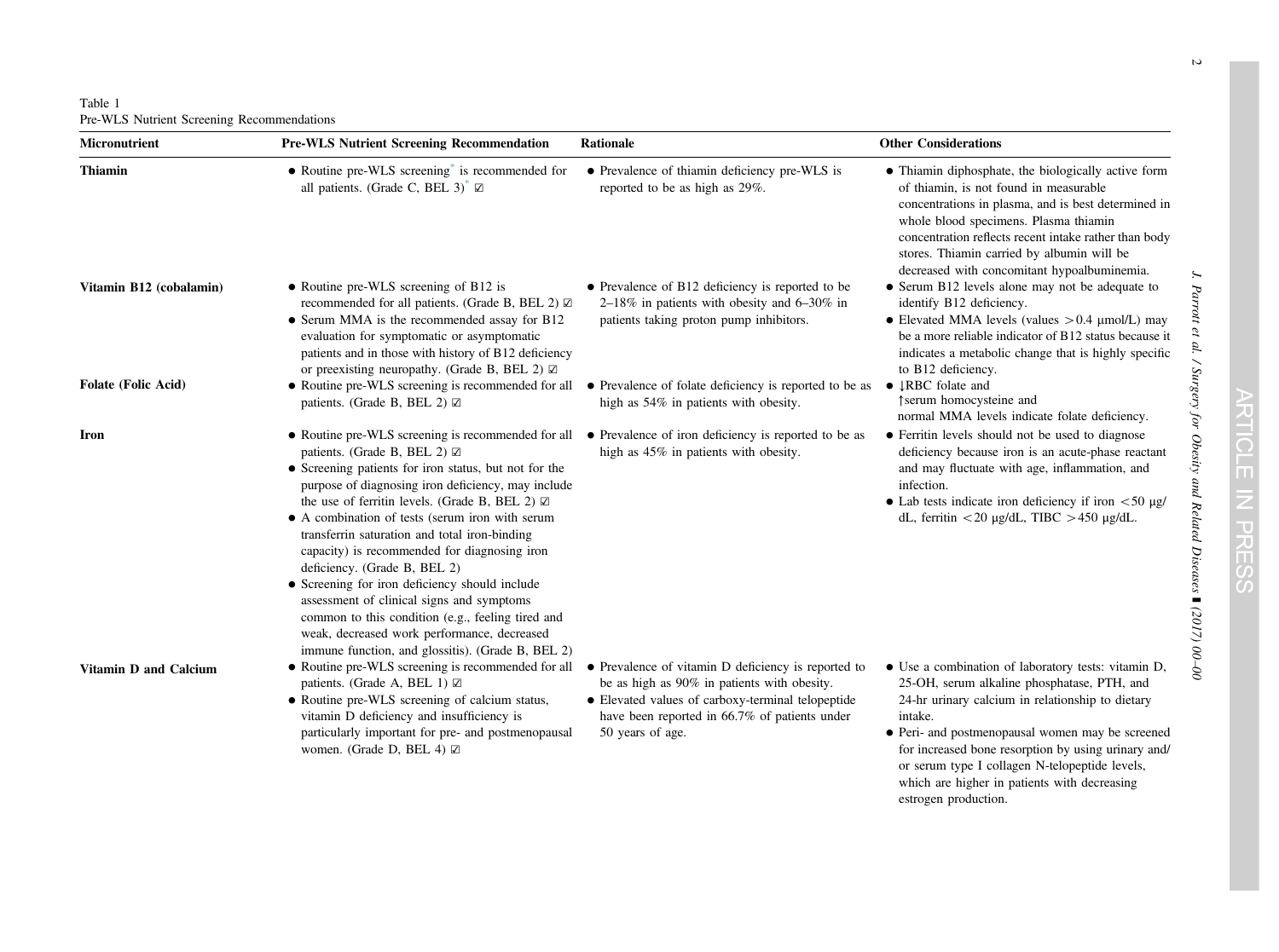<span id="page-2-0"></span>

| Fat-soluble vitamins $(A, E, K)$ | • Routine pre-WLS screening is recommended for all<br>patients. (Grade C, BEL 3) $\boxtimes$                                                                                                                                                                                                                                                                                                                                                                                                                   | • Prevalence of deficiencies pre-WLS is reported to<br>be vitamin A $14\%$ , vitamin E 2.2%.<br>• There are no data on vitamin K deficiencies in pre-<br>WLS patients. | • Use physical signs and symptoms and labs<br>(Table $5$ ) for:<br>$\alpha$ Vit A deficiency: <b>Propertially</b> binding protein and<br>plasma retinol<br>o Vit E deficiency: ↓ plasma α-tocopherol<br>o Vit K deficiency: $\uparrow$ DCP |
|----------------------------------|----------------------------------------------------------------------------------------------------------------------------------------------------------------------------------------------------------------------------------------------------------------------------------------------------------------------------------------------------------------------------------------------------------------------------------------------------------------------------------------------------------------|------------------------------------------------------------------------------------------------------------------------------------------------------------------------|--------------------------------------------------------------------------------------------------------------------------------------------------------------------------------------------------------------------------------------------|
| Zinc                             | • Routine pre-WLS screening of zinc status is<br>recommended for patients before RYGB or BPD/<br>DS. (Grade D, BEL 3) $\boxtimes$<br>• Zinc assays in pre-WLS patients should be<br>interpreted in light of the fact that patients with<br>obesity have lower serum zinc levels and lower<br>concentrations of zinc in plasma and erythrocytes<br>than leaner patients. Thus, repletion of zinc is<br>indicated when signs and symptoms are evident<br>and zinc assays are severely low. (Grade C, BEL 3)<br>☑ | • Prevalence of zinc deficiency is reported to be 24–<br>28% in WLS samples overall,<br>• and 74% of patients seeking BPD/DS.                                          | • Use physical signs and symptoms and labs<br>$(Table 5)$ :<br>$_0 \downarrow$ serum or urinary zinc or RBC zinc                                                                                                                           |
| Copper                           | • Routine pre-WLS screening of copper using serum<br>copper and ceruloplasmin is recommended for<br>patients before RYGB or BPD/DS, but results must<br>be interpreted with caution. (Grade D, BEL 4) $\boxtimes$<br>• Erythrocyte superoxide dismutase is the preferred<br>assay for determining copper status in patients who<br>have undergone WLS. It is a more precise<br>biomarker for screening of copper deficiency when<br>it is available and affordable. (Grade D, BEL 4) $\boxtimes$               | • Prevalence of copper deficiency is reported to be as<br>high as 70% in pre-BPD women.                                                                                | • Serum copper and ceruloplasmin are recommended<br>for screening indices, but are acute-phase reactants<br>and thus affected by inflammation, age, anemia,<br>and medications.                                                            |

WLS = weight loss surgery; BEL = best evidence level; MMA = methyl malonic acid; RBC = red blood cell; TIBC = total iron-binding capacity; PTH = parathyroid hormone; DCP = des-gammacarboxy prothrombin;  $RYGB = Roux-en-Y$  gastric bypass;  $BPD/DS = biliopancreatic diversion/duodenal switch$ .

Recommendations were formulated for each question within each micronutrient with reference to the previous guidelines. Once this was completed, grades A through D (strongest to weakest) were assigned to the recommendations by following the AACE protocol (see Appendices B–E).

\*"Routine pre-WLS screening" refers to acquiring <sup>a</sup> nutrient baseline before WLS. ☑New recommendation since <sup>2008</sup> [[1\]](#page-13-0) is noted by ☑, otherwise there is no change in the current recommendation.

] (2017) 00 –00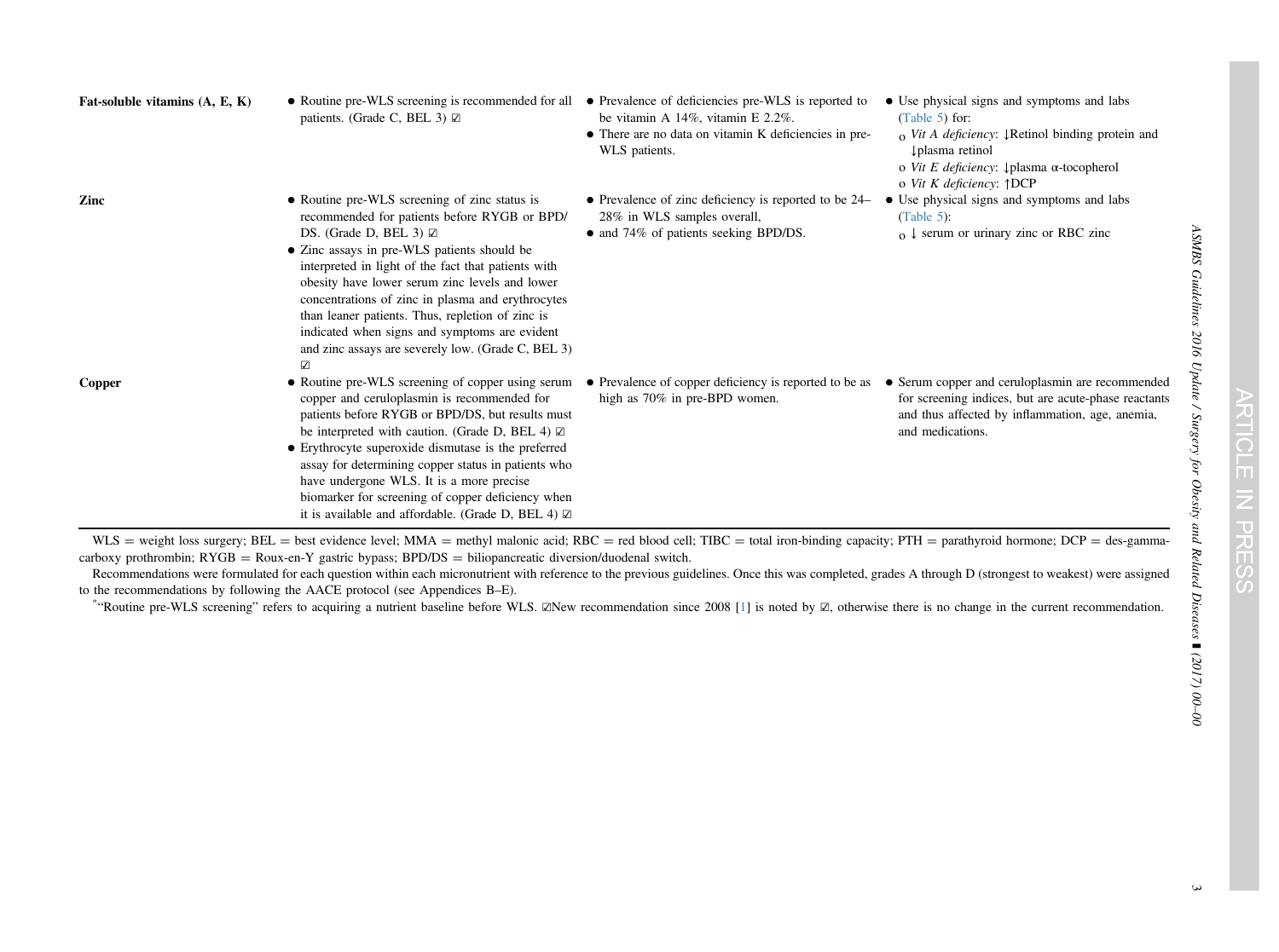<span id="page-3-0"></span>

|                | <b>Micronutrient Post-WLS Nutrient Screening Recommendation</b>                                                                                                                                                                                                                                                                                                                                                                                                                                                                                                                                                                                                                                                                                                                                                                                                                                                                       | <b>Rationale</b>                                                                                                                                                                                                 | <b>Other Considerations</b>                                                                                                                             |
|----------------|---------------------------------------------------------------------------------------------------------------------------------------------------------------------------------------------------------------------------------------------------------------------------------------------------------------------------------------------------------------------------------------------------------------------------------------------------------------------------------------------------------------------------------------------------------------------------------------------------------------------------------------------------------------------------------------------------------------------------------------------------------------------------------------------------------------------------------------------------------------------------------------------------------------------------------------|------------------------------------------------------------------------------------------------------------------------------------------------------------------------------------------------------------------|---------------------------------------------------------------------------------------------------------------------------------------------------------|
| <b>Thiamin</b> | • Routine post-WLS screening <sup>*</sup> is recommended for high-risk<br>WLS groups (Grade B, BEL 2) $\boxtimes$ :<br>o Patients with risk factors for TD (Grade B, BEL 2) $\boxtimes$<br>o Females (Grade B, BEL 2) $\boxtimes$<br>o Blacks (Grade B, BEL 2) $\boxtimes$<br>o Patients not attending a nutritional clinic after surgery<br>(Grade B, BEL 2) $\boxtimes$<br>o Patients with GI symptoms (intractable nausea and<br>vomiting, jejunal dilation, mega-colon, or constipation)<br>(Grade B, BEL $2 \times 2$ )<br>o Patients with concomitant medical conditions such as<br>cardiac failure (especially those receiving furosemide)<br>o Patients with SBBO (Grade C, BEL 3) $\boxtimes$<br>• If signs and symptoms or risk factors are present in post-WLS<br>patients, thiamin status should be assessed at least during the<br>first 6 mo, then every 3–6 mo until symptoms resolve.<br>(Grade B, BEL 2) $\boxtimes$ | • Prevalence of TD post-WLS ranges from $\langle 1\% \rangle$ to 49% and<br>varies by type of WLS and post-WLS time frame.                                                                                       | • Risk of TD in WLS patients increases with other<br>risk factors:<br>o malnutrition, excessive and/or rapid weight<br>loss, and excessive alcohol use. |
| Vitamin B12    | • Routine post-WLS screening of vitamin B12 status is<br>recommended for patients who have undergone RYGB, SG, or<br>BPD/DS. (Grade B, BEL 2) $\boxtimes$<br>• More frequent screening (e.g., every 3 mo) is recommended in<br>the first post-WLS year, and then at least annually or as<br>clinically indicated for patients who chronically use<br>medications that exacerbate risk of B12 deficiency: nitrous<br>oxide, neomycin, metformin, colchicine, proton pump<br>inhibitors, and seizure medications. (Grade B, BEL 2) $\boxtimes$<br>• Serum B12 may not be adequate to identify B12 deficiency.<br>It is recommended to include serum MMA with or without<br>homocysteine to identify metabolic deficiency of B12 in<br>symptomatic and asymptomatic patients and in patients with<br>history of B12 deficiency or preexisting neuropathy.<br>(Grade B, BEL 2) $\boxtimes$                                                | • Prevalence of B12 deficiency post-WLS at 2–5 yr is $\langle 20\% \rangle$ in • Vitamin B12 deficiency can occur due to food<br>RYGB and 4–20% in SG.                                                           | intolerances or restricted intake of protein and<br>vitamin B12-containing foods.                                                                       |
| Folate         | • Routine post-WLS screening of folate status is recommended<br>for all patients. (Grade B, BEL 2) $\boxtimes$<br>• Particular attention should be given to female patients of<br>childbearing age. (Grade B, BEL 2) $\boxtimes$                                                                                                                                                                                                                                                                                                                                                                                                                                                                                                                                                                                                                                                                                                      | • Prevalence of folate deficiency is reported in up to $65\%$<br>patients post-WLS.                                                                                                                              | • Poor dietary intake of folate-rich foods and<br>suspected nonadherence with multivitamin may<br>contribute to folate deficiency.                      |
| Iron           | • Routine post-WLS screening of iron status is recommended<br>within 3 mo after surgery, then every 3–6 mo until 12 mo, and<br>annually for all patients. (Grade B, BEL 2) $\boxtimes$<br>• Iron status in post-WLS patients should be monitored at regular<br>intervals using an iron panel, complete blood count, total iron-<br>binding capacity, ferritin, and soluble transferrin receptor (if<br>available), along with clinical signs and symptoms.<br>(Grade C, BEL 3) $\boxtimes$                                                                                                                                                                                                                                                                                                                                                                                                                                            | • Prevalence of iron deficiency is reported to occur in post-WLS • Post-WLS iron deficiency can occur after any<br>patients from 3 mo to 10 yr:<br>AGB 14%, SG $<$ 18%,<br>RYGB 20-55%<br>BPD 13-62%<br>DS 8-50% | WLS procedure, despite routine supplementation.                                                                                                         |

J. Parrott et al. / Surgery for Obesity and Related Diseases

 $\rightarrow$ 

] (2017) 00

 $\beta$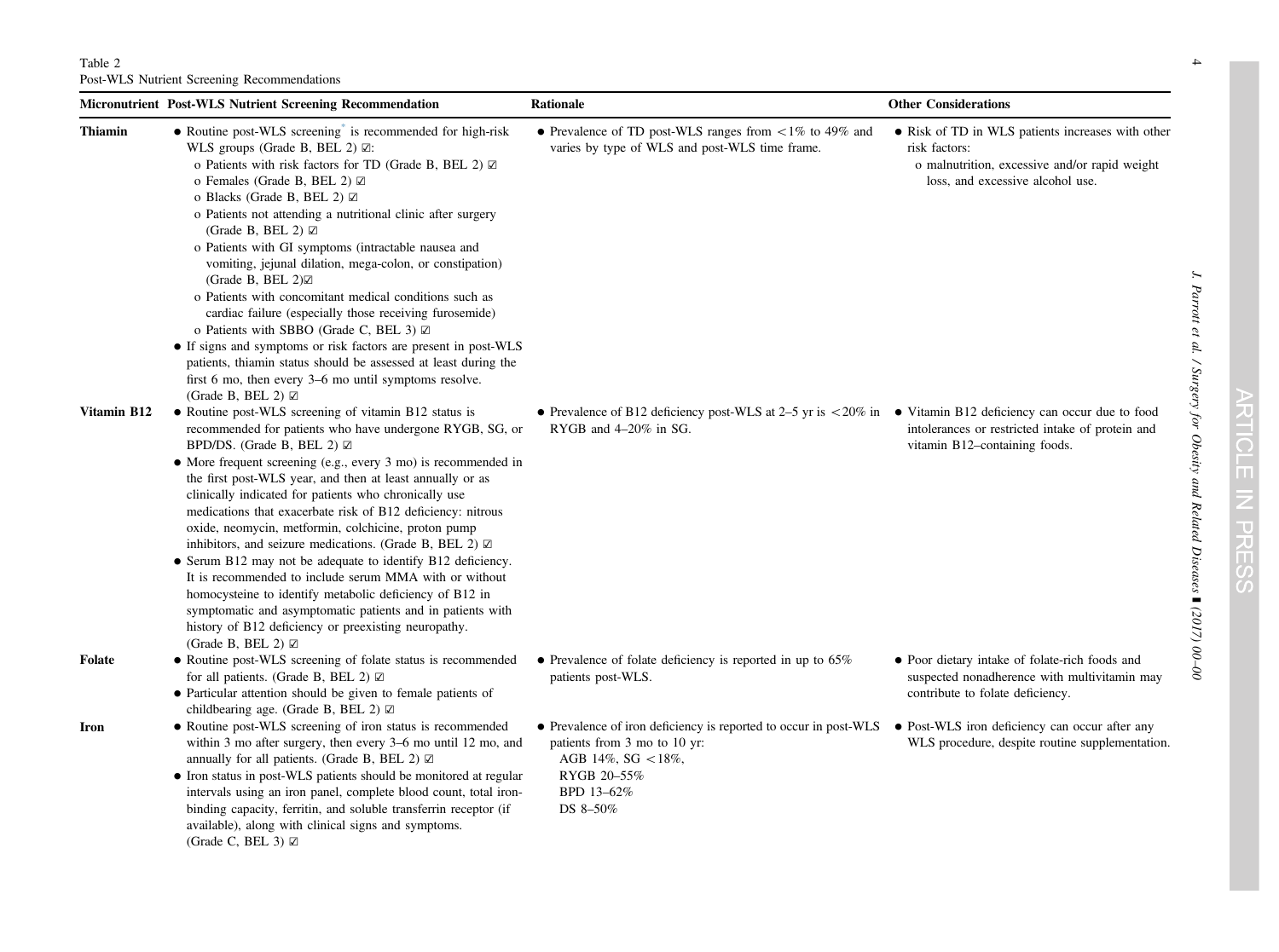<span id="page-4-0"></span>

|                             | • Additional iron screening in post-WLS patients should be<br>conducted as warranted by clinical signs or symptoms and/or<br>laboratory findings, or in other instances in which a deficiency<br>is suspected. (Grade B, BEL 2) $\boxtimes$                                                                                                                                                                                                                                                                                                                                                                            |                                                                                                                                                                                                                             |                                                                                                                                                                        |
|-----------------------------|------------------------------------------------------------------------------------------------------------------------------------------------------------------------------------------------------------------------------------------------------------------------------------------------------------------------------------------------------------------------------------------------------------------------------------------------------------------------------------------------------------------------------------------------------------------------------------------------------------------------|-----------------------------------------------------------------------------------------------------------------------------------------------------------------------------------------------------------------------------|------------------------------------------------------------------------------------------------------------------------------------------------------------------------|
| Vitamin D<br>and<br>Calcium | • Routine post-WLS screening of vitamin D status is<br>recommended for all patients. (Grade B, BEL 2) ☑<br>• More research is needed to establish a recommendation<br>regarding the use of vitamin D binding protein assays as an<br>additional tool for determining vitamin D status in post-WLS                                                                                                                                                                                                                                                                                                                      | • Prevalence of vitamin D deficiency is reported to occur in up $\bullet$ 25(OH)D is the preferred biochemical assay of<br>to 100% of post-WLS patients.                                                                    | vitamin D<br>• Elevated PTH levels<br>• Increased bone formation/resorption markers                                                                                    |
| Vitamins A,<br>E, K         | patients. (Grade C, BEL 3) $\boxtimes$<br>• Post-WLS patients should be screened for vitamin A deficiency<br>within the first postoperative year, particularly those who have<br>undergone BPD/DS, regardless of symptoms.<br>(Grade B, BEL 2) $\boxtimes$<br>• Vitamin A should be measured in patients who have undergone<br>RYGB and BPD/DS, particularly in those with evidence of<br>protein-calorie malnutrition. (Grade B, BEL 2)<br>• While vitamin E and K deficiencies are uncommon after WLS,<br>patients who are symptomatic should be screened.<br>(Grade B, BEL 2) $\boxtimes$                           | • Prevalence of vitamin A deficiency is reported to occur in up<br>to 70% of patients with RYGB and BPD/DS within 4 years<br>post-WLS. Deficiencies of vitamins E and K are uncommon<br>after WLS.                          |                                                                                                                                                                        |
| Zinc                        | • Post-RYGB and post-BPD/DS patients should be screened at<br>least annually for zinc deficiency. (Grade C, BEL 3) $\boxtimes$<br>• Serum and plasma zinc are the most appropriate biomarkers for<br>zinc screening of post-WLS patients. (Grade C, BEL 3) $\boxtimes$<br>• Zinc should be evaluated in all post-WLS patients when the<br>patient is symptomatic for iron deficiency anemia but screening<br>results for iron deficiency anemia is negative.<br>(Grade C, BEL 3) $\boxtimes$<br>· Post-WLS patients who have chronic diarrhea should be<br>evaluated for zinc deficiency. (Grade D, BEL 4) $\boxtimes$ | • Prevalence of zinc deficiency occurs in:<br>up to 70% post-BPD/DS;<br>40% post-RYGB;<br>19% post-SG;<br>34% post-AGB                                                                                                      | • Deficiency of zinc is possible, even if taking zinc<br>supplements and especially if primary sites of<br>absorption (duodenum and proximal jejunum) are<br>bypassed. |
| Copper                      | • Routine post-WLS screening of copper status is recommended<br>at least annually after BPD/DS and RYGB, even in the absence<br>of clinical signs or symptoms of deficiency.<br>(Grade C, BEL 4) $\boxtimes$<br>• In post-WLS patients, serum copper and ceruloplasmin are the<br>recommended biomarkers for determining copper status<br>because they are closely correlated with physical symptoms of<br>copper deficiency. (Grade C, BEL 4) $\boxtimes$                                                                                                                                                             | • Prevalence of copper deficiency is reported to be as high as<br>90% of patients post-BPD/DS and 10-20% post-RYGB.<br>• Only 1 case report noted for post-SG copper deficiency; no<br>data reported for post-AGB patients. |                                                                                                                                                                        |

 $WLS =$  weight loss surgery; BEL = best evidence level; GI = gastrointestinal; SBBO = small bowel bacterial overgrowth; TD = thiamin deficiency; RYGB = Roux-en-Y gastric bypass; SG = sleeve gastrectomy; BPS/DS = biliopancreatic diversion/duodenal switch; MMA = methyl malonic acid; PTH = parathyroid hormone; AGB = adjustable gastric band.

☑ New recommendation since 2008 [\[1\]](#page-13-0) is noted by ☑, otherwise there is no change in the current recommendation

\*"Routine post-WLS screening" refers to performing <sup>a</sup> nutrient assessment every <sup>3</sup>–<sup>6</sup> months in the first year and annually thereafter, unless otherwise specified.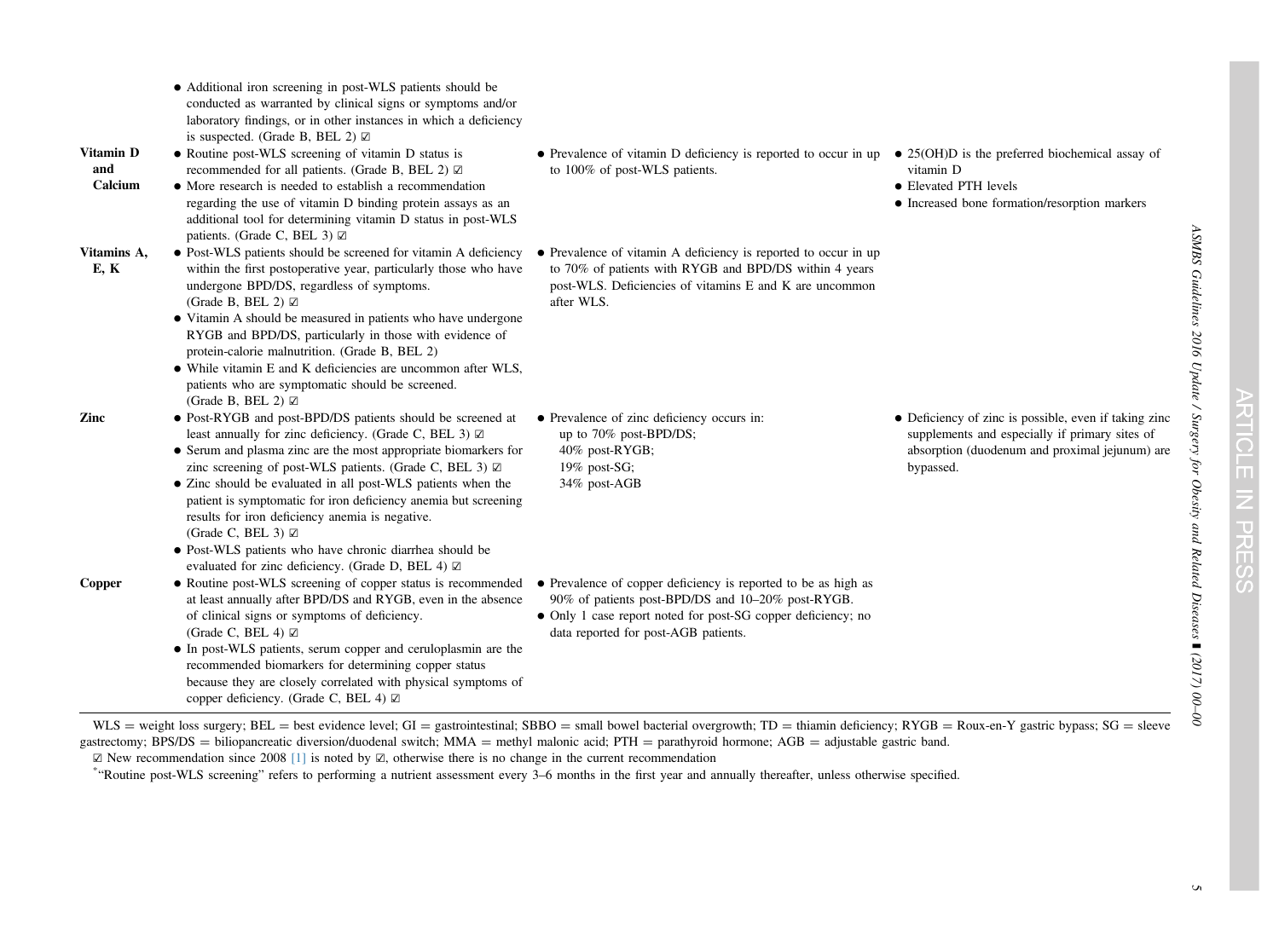### <span id="page-5-0"></span>6 5 J. Parrott et al. / Surgery for Obesity and Related Diseases ■ (2017) 00–00

### Table 3

Supplement Recommendations to Prevent Post-WLS Micronutrient Deficiency

### Vitamin B1 (Thiamin)

Thiamin supplementation above the RDA is suggested to prevent thiamin deficiency.

All post-WLS patients should take at least 12 mg thiamin daily (Grade C, BEL 3) and preferably a 50 mg dose of thiamin from a B-complex supplement or multivitamin once or twice daily (Grade D, BEL 4) to maintain blood levels of thiamin and prevent TD. ☑

### Vitamin B12 (Cobalamin)

All post-WLS patients should take vitamin B12 supplementation. (Grade B, BEL 2)  $\boxtimes$ 

Supplement dose for vitamin B12 in post-WLS patients varies based on route of administration (Grade B, BEL 2): ☑

Orally by disintegrating tablet, sublingual, or liquid:  $350-500 \mu$ g daily

Nasal spray as directed by manufacturer

Parenteral (IM or SQ): 1000 µg monthly

### Folate (Folic Acid)

Post-WLS patients should take 400–800 µg oral folate daily from their multivitamin. (Grade B, BEL 2) ☑ Women of childbearing age should take 800–1000 µg oral folate daily. (Grade B, BEL 2)  $\boxtimes$ 

#### Iron

Post-WLS patients at low risk (males and patients without history of anemia) for post-WLS iron deficiency should receive at least 18 mg of iron from their multivitamin. (Grade C, BEL 3) ☑

Menstruating females and patients who have undergone RYGB, SG, or BPD/DS should take at least 45–60 mg of elemental iron daily (cumulatively, including iron from all vitamin and mineral supplements). (Grade C, BEL 3) ☑

Oral supplementation should be taken in divided doses separately from calcium supplements, acid-reducing medications, and foods high in phytates or polyphenols. (Grade D, BEL 3) ☑ Recommendation is downgraded to D, since majority of evidence is from non-WLS patients.

### Vitamin D and Calcium

All post-WLS patients should take calcium supplementation. (Grade C, BEL 3) Ø

The appropriate dose of daily calcium from all sources varies by surgical procedure:

BPD/DS: 1800–2400 mg/d

LAGB, SG, RYGB: 1200–1500 mg/d

The recommended preventative dose of vitamin D in post-WLS patients should be based on serum vitamin D levels: Recommended vitamin D3 dose is 3000 IU daily, until blood levels of 25(OH)D are greater than sufficient (30 ng/mL) (Grade D, BEL 4) ☑

A 70–90% lower vitamin D3 bolus dose is needed (compared to vitamin D2) to achieve the same effects as those produced in healthy non-bariatric surgical patients. (Grade A, BEL 1) ☑

To enhance calcium absorption in post-WLS patients (Grade C, BEL 3): ☑

Calcium should be given in divided doses.

Calcium carbonate should be taken with meals.

Calcium citrate may be taken with or without meals.

### Vitamins A, E, and K

Post-WLS patients should take vitamins A, E, and K, with dosage based on type of procedure:

LAGB: Vitamin A 5000 IU/d and vitamin K 90–120 ug/d (Grade C, BEL 3)  $\boxtimes$ 

RYGB and SG: Vitamin A 5000–10,000 IU/d and vitamin K 90–120 ug/d (Grade D, BEL 4)  $\boxtimes$ 

LAGB, SG, RYGB, BPD/DS: Vitamin E 15 mg/d (Grade D, BEL 4) ☑

DS: Vitamin A (10,000 IU/d) and vitamin K (300  $\mu$ g/d) (Grade B, BEL 2)  $\boxtimes$ 

Higher maintenance doses of fat-soluble vitamins may be required for post-WLS patients with a previous history of deficiency in vitamin A, E, or K. (Grade D, BEL 4)

Water-miscible forms of fat soluble vitamins are also available to improve absorption (Grade D, BEL 4)

Special attention should be paid to post-WLS supplementation of vitamin A and K in pregnant women. (Grade D, BEL 3) ⊠

### Zinc

All post-WLS patients should take > RDA zinc, with dosage based on type of procedure (Grade C, BEL 3): ☑

BPD/DS: Multivitamin with minerals containing 200% of the RDA (16–22 mg/d)

RYGB: Multivitamin with minerals containing 100–200% of the RDA (8–22 mg/d)

 $SG/LAGB$ : Multivitamin with minerals containing 100% of the RDA (8–11 mg/d)

To minimize the risk of copper deficiency in post-WLS patients, it is recommended that the supplementation protocol contain a ratio of 8–15 mg of supplemental zinc per 1 mg of copper. (Grade C, BEL 3) ☑

Formulation and composition of zinc supplements should be considered in post-WLS patients to calculate accurate levels of elemental zinc provided by the supplement. (Grade D, BEL 4)  $□$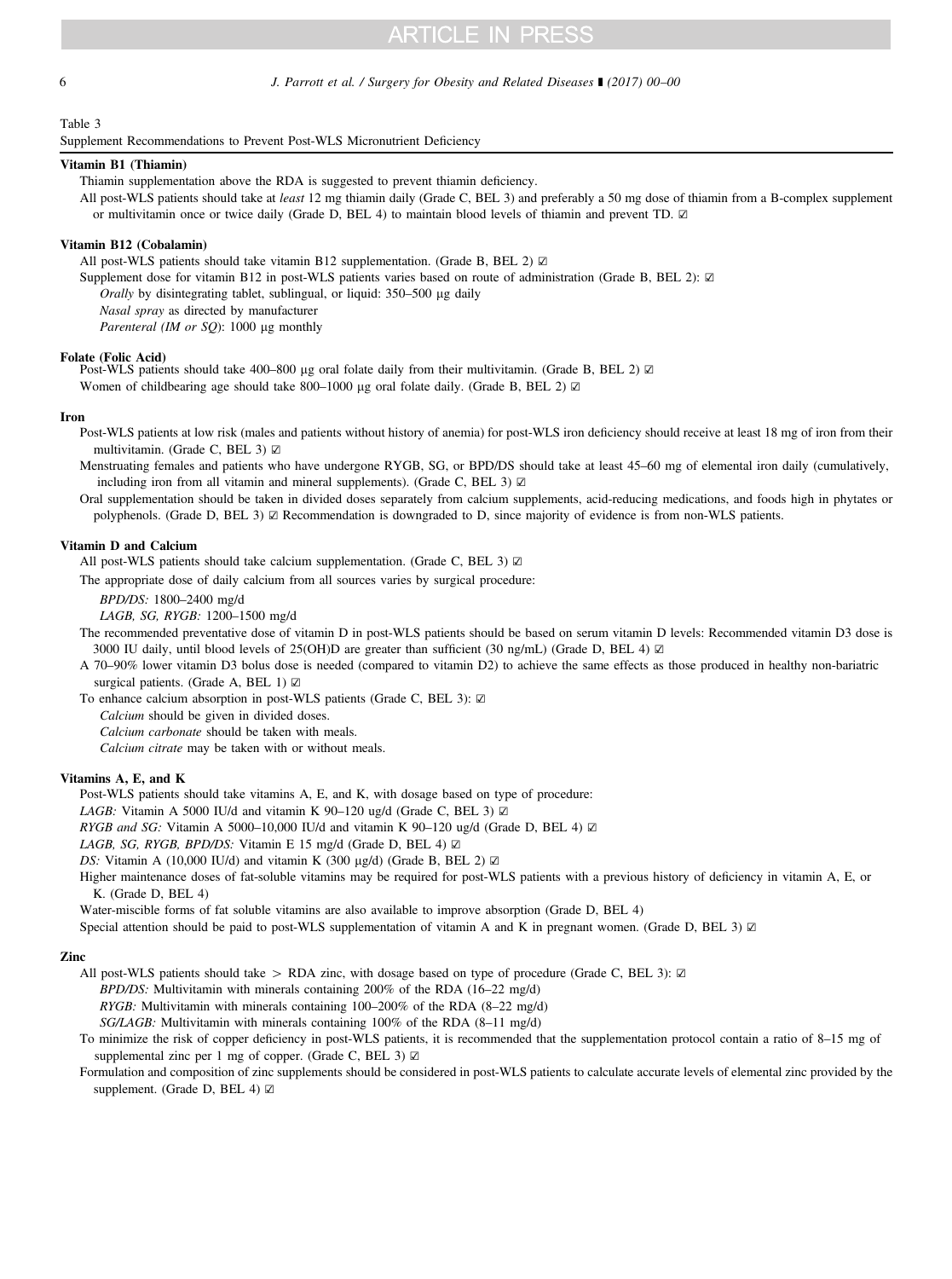### Table 3 Continued.

### Copper

All post-WLS patients should take  $>$  RDA copper as part of routine multivitamin and mineral supplementation, with dosage based on type of procedure (Grade C, BEL 3): ☑

BPD/DS or RYGB: 200% of the RDA (2 mg/d)

SG or LAGB: 100% of the RDA (1 mg/d)

In post-WLS patients, supplementation with 1 mg copper is recommended for every 8–15 mg of elemental zinc to prevent copper deficiency. (Grade C, BEL 3) ☑

In post-WLS patients, copper gluconate or sulfate is the recommended source of copper for supplementation. (Grade C, BEL 3) ☑

WLS = weight loss surgery; RDA = recommended dietary allowance; BEL = best evidence level; TD = thiamin deficiency; IM = intramuscular; SQ = subcutaneous; RYGB = Roux-en Y gastric bypass; SG = sleeve gastrectomy; BPD/DS = biliopancreatic diversion/duodenal switch; LAGB = laparoscopic adjust gastric band.

☑ New recommendation since 2008 [\[1\]](#page-13-0) is noted by ☑, otherwise there is no change in the current recommendation.

patients pursuing WLS undergo a preoperative clinical nutrition evaluation by an RD [\[1\].](#page-13-0) This evaluation is necessary to identify preoperative nutritional deficiencies, as well as to evaluate a patient's ability to incorporate nutritional changes before and after WLS [\[2\].](#page-14-0) These guidelines also recommend including medical nutrition therapy for all bariatric patients as an essential component of comprehensive healthcare. Medical nutrition therapy provided by RDs incorporates a systematic 4-step nutrition care process. This process is dynamic and ongoing and consists of (1) nutrition assessment, (2) nutrition diagnosis, (3) nutrition intervention, and (4) monitoring and evaluation [\[3](#page-14-0),[4\].](#page-14-0) This paper is intended to facilitate all 4 steps of this process by focusing on the pre- and post-WLS assessment, supplementation, and repletion of micronutrient deficiencies.

In 2008, the American Society for Metabolic and Bariatric Surgery (ASMBS) Nutrition Committee published the Allied Health Nutritional Guidelines for the Surgical Weight Loss Patient [\[2\]](#page-14-0). Before the publication of these guidelines, no uniform nutritional guidelines were available for WLS patients. The 2008 guidelines provided some standardization across surgical practices, but considerable variation remains. Although much of the content of this document remains relevant, clinical and empirical knowledge of the nutritional care of patients pursuing WLS is ever increasing. What follows is an update based on current literature review.

The term "WLS," as is it used in this clinical practice guideline, is meant to encompass the metabolic and physiologic changes of bariatric surgery. Various bariatric and metabolic procedures are performed in patients in need of weight loss and metabolic control. Laparoscopic procedures are preferred because of their lower rates of morbidity and mortality. Laparoscopic adjustable gastric banding, Roux-en-Y gastric bypass (RYGB), laparoscopic sleeve gastrectomy (SG), biliopancreatic diversion (BPD), and BPD/duodenal switch (BPD/DS) are the primary procedures performed. These procedures have traditionally been classified as restrictive, malabsorptive, or combination procedures, based on their mechanisms for weight loss and metabolic control [\[5\].](#page-14-0) However, the early, weightindependent effects of RYGB, BPD/DS, and SG on glucose control for patients with prediabetes or type 2 diabetes is a strong indicator supporting the metabolic nature of these surgeries. Because the mechanisms of bariatric surgery continue to be elucidated, we will use WLS to encompass "bariatric and metabolic surgery" [\[6,7\].](#page-14-0)

Optimizing postoperative patient outcomes and nutritional status begins preoperatively  $[1-3,8]$  $[1-3,8]$  $[1-3,8]$  $[1-3,8]$  $[1-3,8]$ . Patients should be educated before and after WLS on the expected nutrient deficiencies associated with alterations in physiology, especially those involving nutrient digestion, absorption, metabolism, and excretion [\[9\]](#page-14-0). Even though surgery can exacerbate preexisting nutrient deficiencies, preoperative screening for vitamin deficiencies has not been the norm for the majority of WLS practices [\[10\].](#page-14-0) Screening is important because it is common for patients presenting for WLS to have at least 1 vitamin or mineral deficiency preoperatively [\[11\]](#page-14-0). Data continue to suggest that the prevalence of micronutrient deficiencies is increasing, while monitoring of patients in follow-up is decreasing [\[10](#page-14-0)–[13\].](#page-14-0)

### Organization of the guidelines

The following guideline narrative is organized into sections by micronutrient, with subsections corresponding to 4 domains: preoperative screening, postoperative screening, supplementation, and repletion for deficiencies. Evidence for recommendations is presented in each of these sections. The content covered within each section differs somewhat due to the nature of the developing research and the extent of available data regarding each micronutrient. The evidence discussed for each micronutrient is, therefore, not completely standardized, but follows the emphases and new developments within each of the fields of research. Summaries of all recommendations are graded by level of supporting evidence and are available in [Tables 1](#page-1-0) to [4](#page-3-0).

Further details and resources for application (assessment and treatment options) are provided in [Tables 5](#page-9-0) and [6.](#page-12-0)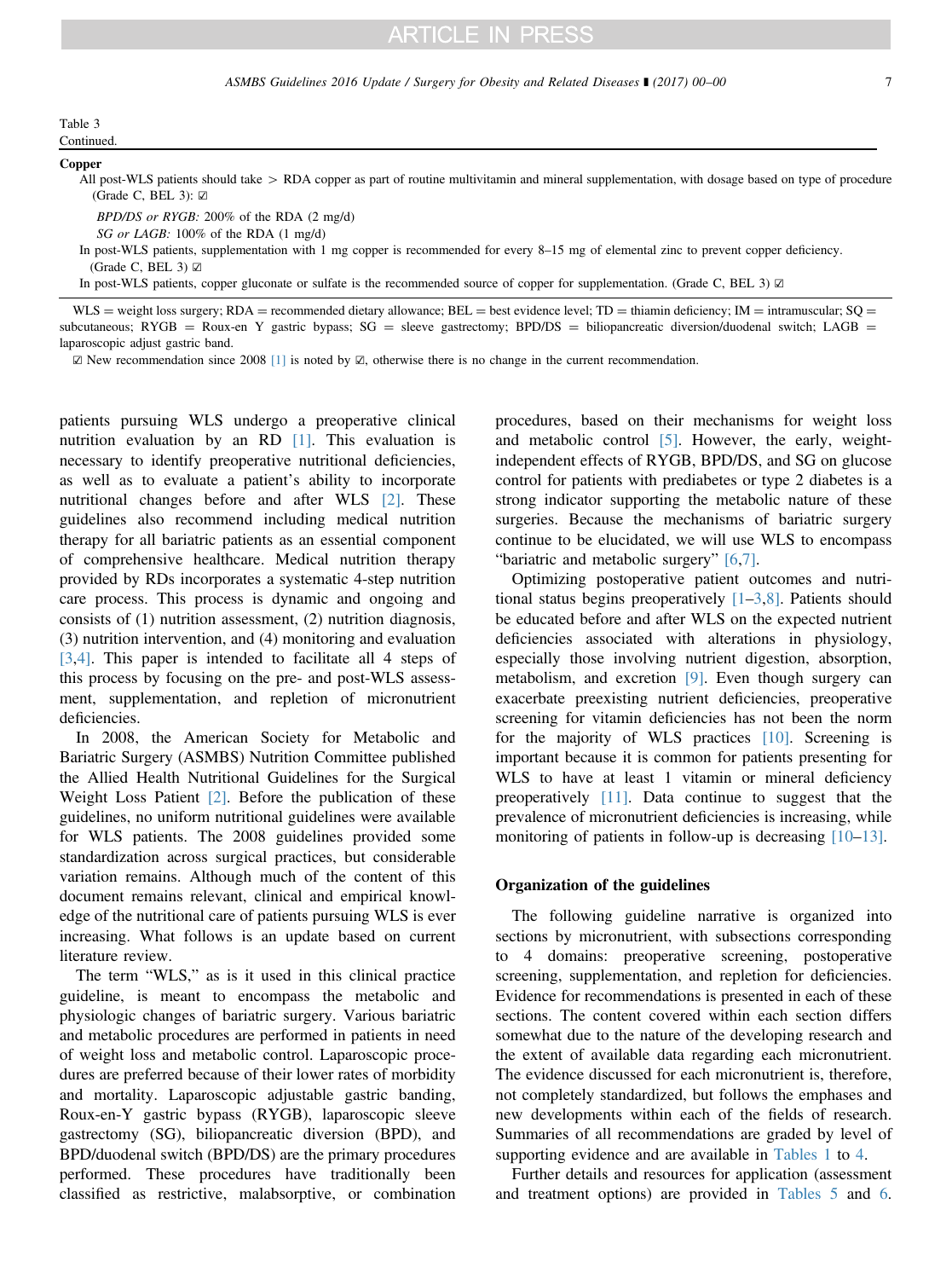### <span id="page-7-0"></span>8 3 J. Parrott et al. / Surgery for Obesity and Related Diseases 1 (2017) 00-00

### Table 4

Repletion Recommendations for Post-WLS Micronutrient Deficiency

### Thiamin

- Practitioners should treat post-WLS patients with suspected thiamin deficiency before or in the absence of laboratory confirmation of deficiency AND monitor and evaluate resolution of signs and symptoms. (Grade C, BEL 3)  $\boxtimes$
- Repletion dose for TD varies based on route of administration and severity of symptoms:
	- o Oral therapy: 100 mg 2–3 times daily until symptoms resolve (Grade D, BEL 4) ☑
	- o IV therapy: 200 mg 3 times daily to 500 mg once or twice daily for 3–5 d, followed by 250 mg/d for 3–5 d or until symptoms resolve, then consider treatment with 100 mg/d orally, usually indefinitely or until risk factors have been resolved (Grade D, BEL 4) ☑
	- o IM therapy: 250 mg once daily for 3–5 d or 100–250 mg monthly (Grade C, BEL 3)  $\boxtimes$
- Simultaneous administration of magnesium, potassium, and phosphorus should be given to patients at risk for refeeding syndrome. (Grade C, BEL 3)  $\boxtimes$

### Vitamin B12 (Cobalamin)

• Post-WLS patients with B12 deficiency should take 1000 µg/d to achieve normal levels and then resume dosages recommended to maintain normal levels. (Grade B, BEL 2) ☑

### Folate (Folic Acid)

- All post-WLS patients with folate deficiency should take an oral dose of 1000 µg of folate daily to achieve normal levels and then resume recommended dosage to maintain normal levels. (Grade B, BEL 2) ☑
- Folate supplementation above 1 mg/d is not recommended in post-WLS patients because of the potential masking of vitamin B12 deficiency. (Grade B, BEL 2)

#### Iron

- In post-WLS patients with post-WLS iron deficiency, oral supplementation should be increased to provide 150–200 mg of elemental iron daily to amounts as high as 300 mg 2–3 times daily. (Grade C, BEL 3)
- Oral supplementation should be taken in divided doses separately from calcium supplements, acid-reducing medications, and foods high in phytates or polyphenols. (Grade D, BEL 3) Recommendation is downgraded to D, since majority of evidence is from non-WLS patients.
- If iron deficiency does not respond to oral therapy, intravenous iron infusion should be administered. (Grade C, BEL 3)

### Vitamin D and Calcium

- Vitamin D levels must be repleted if deficient or insufficient to normalize calcium. (Grade C, BEL 3) ☑
- All post-WLS patients with vitamin D deficiency or insufficiency should be repleted with the following doses:
	- o Vitamin D3 at least 3000 IU/d and as high as 6000 IU/d, or 50,000 IU vitamin D2 1–3 times weekly (Grade A, BEL 1) ☑
	- o Vitamin D3 is recommended as a more potent treatment than vitamin D2 when comparing frequency and amount needed for repletion. However, both forms can be efficacious, depending on the dosing regimen (Grade A, BEL 1) ☑
- The recommendations for repletion of calcium deficiency varies by surgical procedure (Grade C, BEL 3):
	- o BPD/DS: 1800–2400 mg/d calcium
	- o LAGB, SG, RYGB: 1200–1500 mg/d calcium ☑

### Vitamin A

- In post-WLS patients with vitamin A deficiency without corneal changes: a dose of vitamin A 10,000–25,000 IU/d should be administered orally until clinical improvement is evident (1–2 wk). (Grade D, BEL 4)
- In post-WLS patients with vitamin A deficiency with corneal changes: a dose of vitamin A 50,000–100,000 IU should be administered IM for 3 d, followed by 50,000 IU/d IM for 2 wk. (Grade D, BEL 4)
- Post-WLS patients with vitamin A deficiency should also be evaluated for concurrent iron and/or copper deficiencies because these can impair resolution of vitamin A deficiency. (Grade D, BEL 4)

### Vitamin E

 The optimal therapeutic dose of vitamin E in post-WLS patients has not been clearly defined. There is potential for antioxidant benefits of vitamin E to be achieved with supplements of 100–400 IU/d. This is higher than the amount typically found in a multivitamin, thus additional vitamin E supplementation may be required for repletion. (Grade D BEL 4)

### Vitamin K

- For post-WLS patients with acute malabsorption, a parenteral dose of 10 mg vitamin K is recommended. (Grade D, BEL 4)
- For post-WLS patients with chronic malabsorption, the recommended dosage of vitamin K is either 1–2 mg/d orally or 1–2 mg/wk parenterally. (Grade D, BEL 4)

### Zinc

- There is insufficient evidence to make a dose-related recommendation for repletion. The previous recommendation of 60 mg elemental zinc orally twice a day needs to be reevaluated in light of emerging research that this dose may be inappropriate.
- Repletion doses of zinc in post-WLS patients should be chosen carefully to avoid inducing a copper deficiency. (Grade D, BEL 3) ☑
- Zinc status should be routinely monitored using consistent parameters throughout the course of treatment. (Grade C, BEL 3) ☑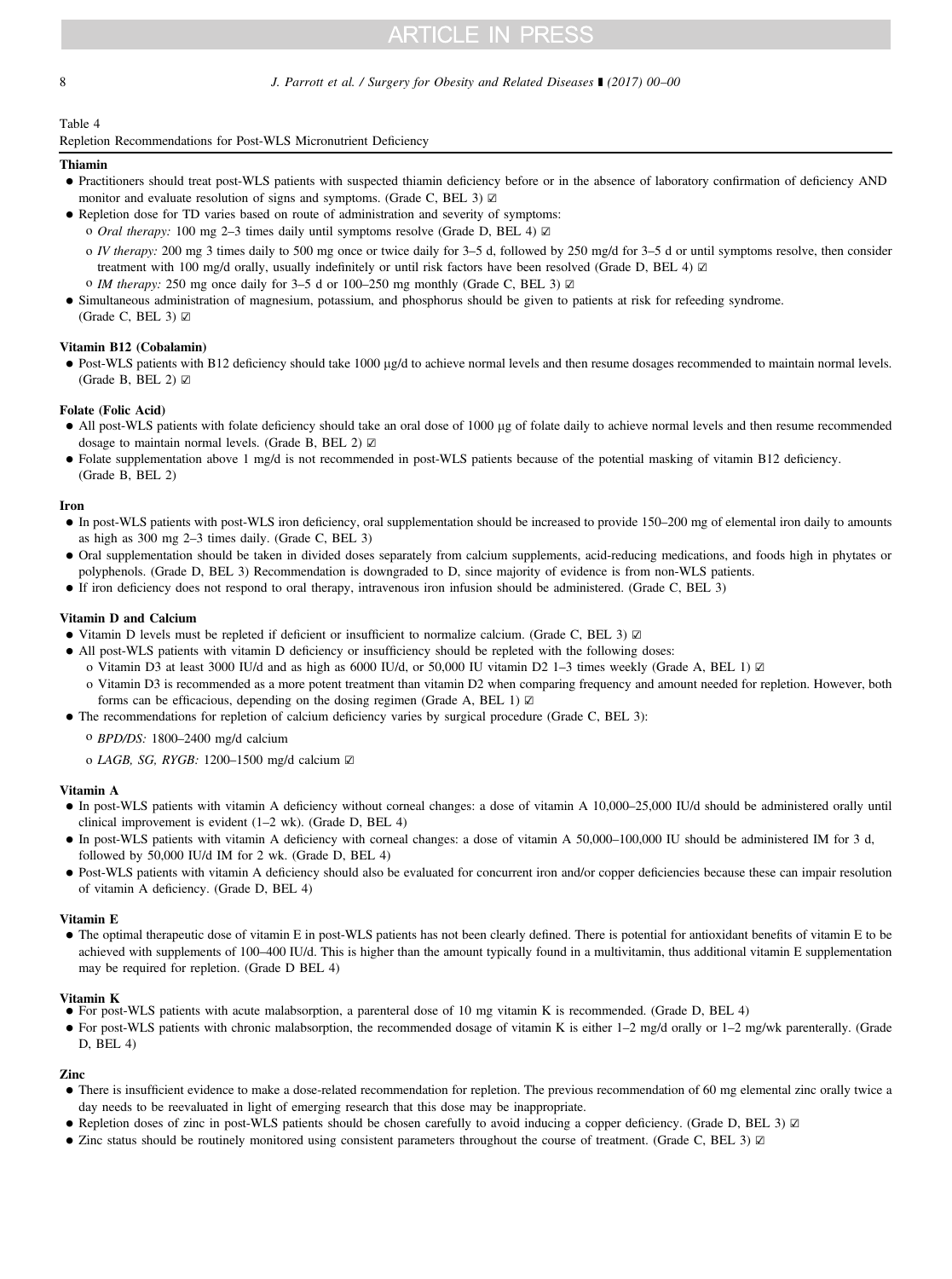### Copper

 In post-WLS patients with copper deficiency, the recommended regimen for repletion of copper will vary with the severity of the deficiency (Grade C, BEL 3):  $\boxtimes$ 

o Mild to moderate deficiency (including low hematologic indices): Treat with 3–8 mg/d oral copper gluconate or sulfate until indices return to normal

- o Severe deficiency: 2-4 mg/d intravenous copper can be initiated for 6 d or until serum levels return to normal and neurologic symptoms resolve
- Once copper levels are normal: monitor copper levels every 3 mo (Grade C, BEL 3) ☑

 $WLS =$  weight loss surgery; BEL = best evidence level; TD = thiamin deficiency; IV = intravenous; IM = intramuscular; BPD/DS = biliopancreatic diversion/duodenal switch; LAGB = laparoscopic adjustable gastric band;  $SG$  = sleeve gastrectomy; RYGB = Roux-en-Y gastric bypass. ☑New recommendation since Aills et al. 2008 is noted by ☑, otherwise there is no change in the current recommendation.

Detailed supporting evidence and rationale for all micronutrient recommendations are provided in the Supplementary Materials.

### Methods

### Clinical guidelines work group and question identification

The literature reviews involved in preparing this document followed standards set out in the American Association of Clinical Endocrinologists (AACE)/Obesity Society/ ASMBS Protocol for Standardized Production of Clinical Practice Guidelines [\[14\]](#page-14-0) and by the Institute of Medicine [\[15\]](#page-14-0). Selection of the chair, primary writers, and reviewers as well as the process for creating these evidence-based clinical practice guidelines was conducted in accordance with the ASMBS Process for Developing Clinical Practice Guidelines and using the 4-step grading approach outlined in the AACE Protocol for Standardized Production of Clinical Practice Guidelines 2010 update [\[14\]](#page-14-0).

After questions were developed for the update, a systematic review of the literature was conducted. Four questions that were applied to each of the micronutrients discussed (vitamins B1 and B12; folate; iron; vitamins A, D, E, and K; calcium; copper; and zinc) guided the literature search in updating the 2008 ASMBS nutrition guidelines:

Q1: What is the recommendation for preoperative screening of nutrient deficiencies in patients who plan to have WLS? [\(Table 1](#page-1-0))

Q2: What is the recommendation for postoperative screening of nutrient deficiencies in patients who have had WLS? ([Table 2\)](#page-3-0)

Q3: What are the supplement recommendations to help prevent nutrient deficiencies in patients who have had WLS? [\(Table 3](#page-5-0))

Q4: What are the repletion recommendations to treat nutrient deficiencies in patients who have had WLS? [\(Table 4](#page-7-0))

The 2008 Nutrition Guidelines included several topics that are still valid and did not require updating: (1) preoperative nutrition assessment, (2) preoperative nutrition education, and (3) diet and texture progression. Topics outside the scope of this current update include restriction versus malabsorption and an update for protein and other macronutrients. Recent publications have addressed some nutrition-related aspects of macronutrients [\[16](#page-14-0),[17\].](#page-14-0) Vitamin B6, selenium, and magnesium, briefly mentioned in 2008 as "other micronutrients," were not updated, whereas copper has been added because of its intertwined relationship with zinc and potential impact on WLS patients.

### Search methods

Electronic database searches. The Integrated Health Clinical Issues and Guidelines Nutrition Subcommittee conducted a literature search for articles related to WLS and specific nutrients. The specific search terms included "bariatric" or "weight loss" and "surgery" as well as all of the most commonly performed bariatric procedures, including laparoscopic adjustable gastric banding, RYGB, SG, and BPD/DS. These were combined with each of the nutrients of interest (e.g., calcium).

The search was limited to relevant literature focusing on adults aged 18 years or older, published in English between January 1, 2007, and April 1, 2016, with a sample size  $>10$ patients, except for pertinent case studies. Earlier literature was included on an ad hoc basis, determined by relevance.

Other evidence sources. This review also incorporates existing sets of published guidelines relevant to the nutritional care of the WLS patient, including the combined AACE, Obesity Society, and ASMBS sponsored guidelines. [\[2\]](#page-14-0)

### Search results

In total, 554 articles were initially identified, of which 471 were found to be relevant and were screened. Of these articles, 402 were reviewed in detail [\(Appendix A](#page-13-0)). Search results identified meta-analyses of randomized and nonrandomized controlled trials, randomized controlled trials, meta-analyses of nonrandomized prospective or case-controlled trials, prospective and retrospective cohort studies, cross-sectional studies,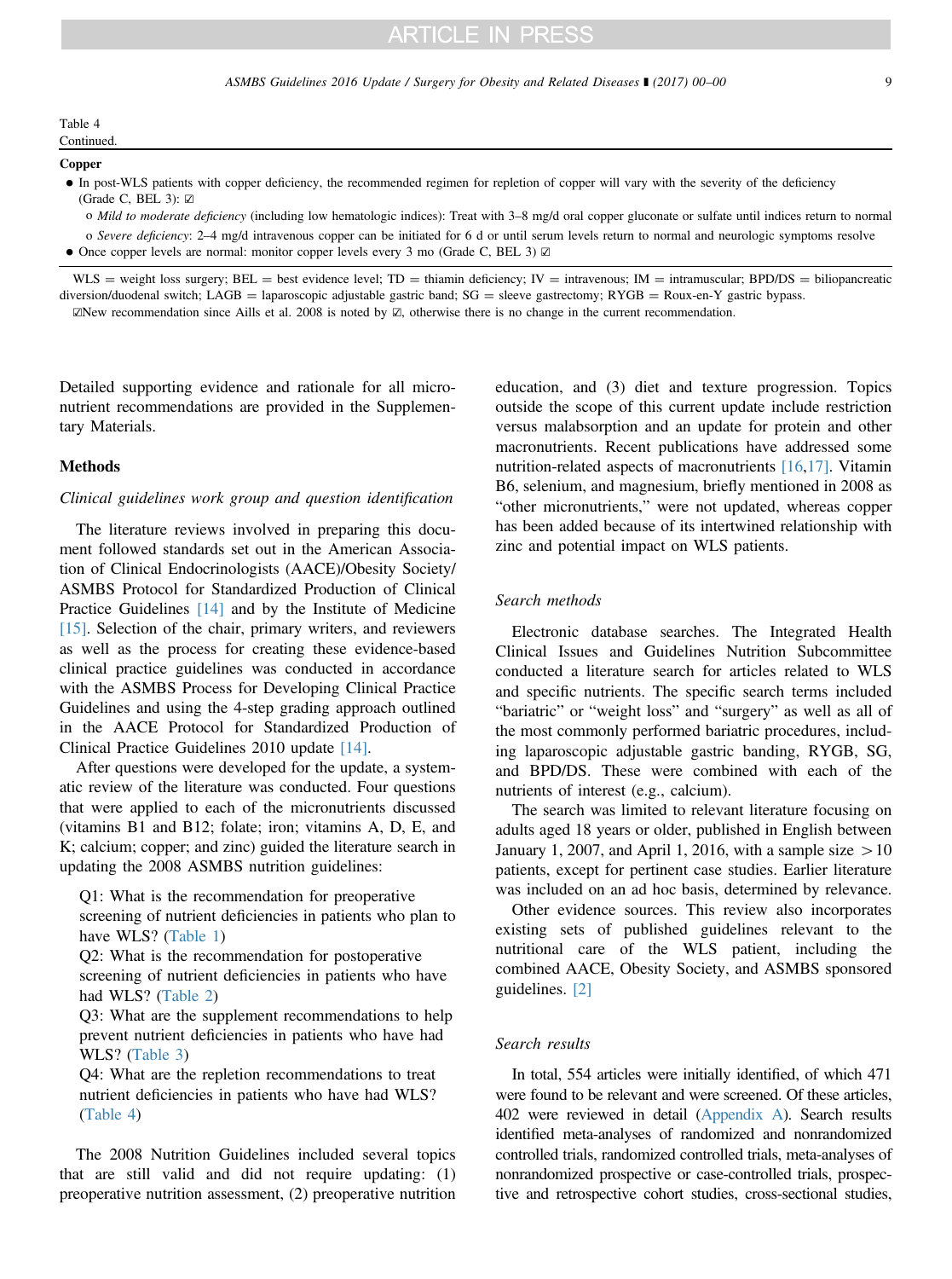### <span id="page-9-0"></span>Table 5 Signs and Symptoms of Micronutrient Deficiencies

| <b>Normal Lab Ranges</b>                                                                                                                                                                                                                                                                                                                                                         | <b>Additional Laboratory Indices</b>                                                                                                                                                                                                                                                             | <b>Critical Range</b>                                                                                                                                                                                                                                           | Signs and Symptoms of Deficiency, Including Nutrition-Focused Physical<br><b>Assessment (NFPA)</b>                                                                                                                                                                                                                                                                                                                                                                                                                                                                                                                                                                                                  |
|----------------------------------------------------------------------------------------------------------------------------------------------------------------------------------------------------------------------------------------------------------------------------------------------------------------------------------------------------------------------------------|--------------------------------------------------------------------------------------------------------------------------------------------------------------------------------------------------------------------------------------------------------------------------------------------------|-----------------------------------------------------------------------------------------------------------------------------------------------------------------------------------------------------------------------------------------------------------------|-----------------------------------------------------------------------------------------------------------------------------------------------------------------------------------------------------------------------------------------------------------------------------------------------------------------------------------------------------------------------------------------------------------------------------------------------------------------------------------------------------------------------------------------------------------------------------------------------------------------------------------------------------------------------------------------------------|
| B1 (Thiamin)<br>· Plasma thiamin by HPLC: 4-15<br>$nmol/L*$<br>• Whole blood or erythrocyte (RBC)<br>thiamin via HPLC: $2.5-7.5 \mu g/dL$ or<br>74–222 nmol/ $L^{\dagger}$<br>$\bullet$ TDP: 70-180 nmol/L<br>• Transketolase: $> 150$ nmol/L<br>• Erythrocyte transketolase activity<br>$(ETKA)$ activity coefficients < 1.15<br>$(0-15\%)$<br>*Low sensitivity and specificity | • ETKA/activity coefficient: 1.16<br>and $1.20$ (16–20%) moderate<br>deficiency<br>• Transketolase: $120-150$ nmol/L • ETKA/activity coefficient:<br>$=$ marginal thiamin status<br>• $\uparrow$ pyruvate or $\downarrow$ lactate (lactic<br>acidosis)<br>$\bullet$ $\downarrow$ Urinary thiamin | $\bullet$ TDP < 70 nmol/L<br>• Transketolase concentration:<br>$\langle 120 \text{ nmol/L} = \text{deficiency}$<br>$>1.20$ ( $>20\%$ ) = deficiency<br>• ETKA > 1.25 (25%) = very<br>deficient<br>• Urinary thiamin $<$ 40 µg or $<$ 27<br>$\mu$ g/g creatinine | Early signs/symptoms:<br>• <i>Dry beriberi (without edema)</i> : brisk tendon reflexes, peripheral neuropathy and/or<br>polyneuritis (with or without paresthesias), muscle weakness and/or pain of upper<br>and lower extremities, gait ataxia, convulsions<br>• Wet beriberi: heart failure with high cardiac output, edema in the lower extremities,<br>tachycardia or bradycardia, lactic acidosis, dyspnea, heart hypertrophy and dilation<br>(particularly of the right ventricle), respiratory distress, systemic venous<br>hypertension, bounding arterial pulsations<br>• Other/gastroenterologic: slow gastric emptying, nausea, vomiting, jejunal dilation or<br>megacolon, constipation |
| <sup>†</sup> Erythrocytes contain 80–90% of<br>total thiamin in the form of TDP.                                                                                                                                                                                                                                                                                                 |                                                                                                                                                                                                                                                                                                  |                                                                                                                                                                                                                                                                 | Advanced signs/symptoms:<br>• Wernicke's encephalopathy: polyneuropathy and ataxia, ocular changes<br>(ophthalmoplegia and nystagmus), confabulation, short-term memory loss<br>• If psychosis and/or hallucinations are present, also known as <i>Korsakoff psychosis</i><br>and/or Wernicke-Korsakoff syndrome                                                                                                                                                                                                                                                                                                                                                                                    |
| B12 (Cobalamin)                                                                                                                                                                                                                                                                                                                                                                  |                                                                                                                                                                                                                                                                                                  |                                                                                                                                                                                                                                                                 | <b>NFPA:</b> numbness, tingling in extremities could denote neuropathy, gait ataxia,<br>convulsions, edema, vomiting, ophthalmoplegia, nystagmus, confusion,<br>confabulation, hallucinations, psychosis                                                                                                                                                                                                                                                                                                                                                                                                                                                                                            |
| $\bullet$ Serum B12 (cobalamin) 200-<br>1000 pg/mL                                                                                                                                                                                                                                                                                                                               | $\bullet$ †Serum MMA<br>$\bullet$ † Serum tHcy                                                                                                                                                                                                                                                   | $\bullet$ Serum B12:<br>$<$ 200 pg/mL deficiency<br>$<$ 400 pg/mL suboptimal<br>sMMA $> 0.376$ umol/Lt<br>$Hcy > 13.2$ umol/L                                                                                                                                   | Early signs/symptoms:<br>• Pernicious anemia (due to absence of intrinsic factor)/megaloblastic anemia, pale<br>with slightly icteric skin and eyes, glossitis (magenta or "beefy red" tongue), fatigue,<br>anorexia, diarrhea<br>• Numbness and paresthesia (tingling or prickly feeling) in extremities, ataxia (poor<br>muscle coordination), changes in reflexes, demyelination and axonal degeneration,<br>especially of peripheral nerves, spinal cord, and cerebrum<br>• Light-headedness or vertigo, shortness of breath<br>• Tinnitus (ringing in ears)<br>• Palpitations, rapid pulse                                                                                                     |
| Folate                                                                                                                                                                                                                                                                                                                                                                           |                                                                                                                                                                                                                                                                                                  |                                                                                                                                                                                                                                                                 | Advanced signs/symptoms:<br>• Angina or symptoms of congestive failure<br>• Altered mental status, ranging from mild irritability and forgetfulness to severe<br>dementia or frank psychosis<br><b>NFPA:</b> sore tongue, smooth and "beefy red" tongue (magenta tongue), pale skin,<br>slightly icteric skin and eyes, fatigue, numbness and tingling in extremities could<br>denote neuropathy, gait ataxia, dementia, psychosis                                                                                                                                                                                                                                                                  |
| $\bullet$ RBC<br>$\bullet$ Folate 340-1020 ng/mL age<br>$>18$ yr                                                                                                                                                                                                                                                                                                                 | • Urinary formiminoglutamic acid • RBC folate $\lt$ 305 nmol/L<br>• Normal serum and MMA<br>$\bullet$ † Serum tHcy                                                                                                                                                                               | deficiency<br>$\bullet$ <227 nmol/L anemia                                                                                                                                                                                                                      | NFPA: changes in pigmentation or ulceration of skin, nails, or oral mucosa                                                                                                                                                                                                                                                                                                                                                                                                                                                                                                                                                                                                                          |

J. Parrott et al. / Surgery for Obesity and Related Diseases

] (2017) 00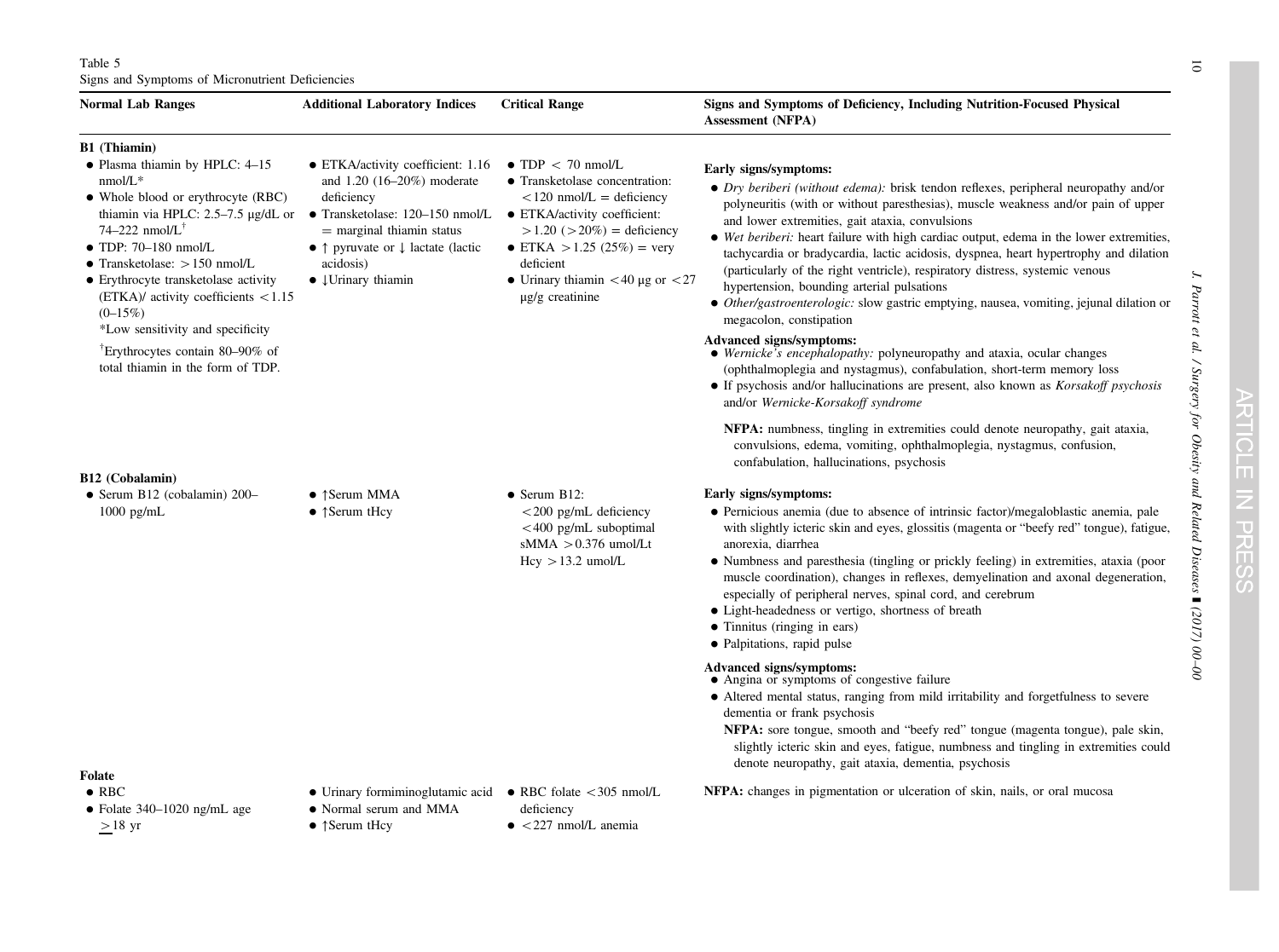### Iron

- Iron panel, ferritin, CBC, transferrin, ↑TIBC transferrin saturation
- Serum iron: 60–170 ug/dL
- Transferrin 200–360 ug/dL
- Transferrin saturation: 20–50%
- Ferritin: 12–300 ng/mL (male)
- Ferritin: 12–150 ng/mL (female)
- **NOTE**: Ferritin fluctuates with inflammation, age, and infection

### Calcium

### • Serum PTH

 $\bullet$  25(OH)D

### Vitamin D

- $\bullet$  - $\downarrow$ 25(OH)D > 30 ng/mL  $($  >75nmol/L) sufficiency
- May see ↑serum PTH (PTH adult < 65pg/mL WNL)

### Vitamin A

- - $\bullet$  UIBC • sTfR
		-
	- Stage 1: Serum ferritin ↓ 20 ng/
	- mL● Stage 2: Serum iron ↓50 g/dL;
	- transferrin saturation  $<$  16%
	- Stage 3: Anemia with normalappearing RBCs and indexes
	- Stage 4: Microcytosis, then hypochromia
	- Stage 5: Fe deficiency affects tissues, resulting in signs and symptoms
	- iPTH  $>65$  pg/mL indicates • Serum calcium (poor indicator • Serum calcium should be WNL  $(9-10.5 \text{ mg/dL})$  in patients without renal disease

 $\bullet$  Iron  $<$ 50 ug/dL • Ferritin  $<$  20 ug/dL  $\bullet$  TIBC  $>450$  ug/dL

- of bone stores) • Ionized calcium corrects for low albumin
- ↑Urinary N- and C- telopeptide
- ↑Urinary cross-links type 1 collagen telopeptides (indicator of bone resorption)
- DXA scan findings baseline in pre-post menopause
- DXA every 2 yrs

↓calcium

- ↓Serum phosphorus
- ↑Alkaline phosphatase
- ↓Urinary calcium
- ↓Serum estradiol post-RNY with
- ↓Intestinal calcium absorption and ↑N-telopeptide (marker of bone resorption)
- ↑Osteocalcin (marker for bone formation)
- Plasma retinol 20–80 ug/dL Retinol binding protein Plasma retinol < 10 µg/dL **Early signs/symptoms:**

75 nmol/L)

nmol/L)

• Deficiency:  $<$  20 ng/mL ( $<$  50

- Fatigue, decreased work performance, impaired learning ability
- Microcytic anemia
- Decreased immune function, enteropathy
- Glossitis, dysphagia
- Spoon-shaped nails (koilonychias), vertical ridges on nails
- Rapid heart rate/palpitations NFPA: glossitis, spoon-shaped nails, vertical ridges

- Leg cramping, tetany
- Hypocalcemia
- Neuromuscular hyperexcitability
- Muscle weakness
- Osteoporosis
- NFPA: presen<sup>t</sup> in toddlers as rickets Present in adults as osteomalacia, may have bone pain and muscle weakness

- $\bullet$  Insufficiency: 20–30 ng/mL (50– $\bullet$  Hypocalcemia, tetany, tingling, cramping
	- Metabolic bone disease, rachitic tetany

NFPA: presen<sup>t</sup> in toddlers as rickets Present in adults as osteomalacia, may have bone pain and muscle weakness

- Nyctalopia (night blindness or difficulty seeing in dim light), Bitot'<sup>s</sup> spots (foamy white spots on sclera of eye), endophthalmitis, poor wound healing
- Hyperkeratinization of the skin, loss of taste (vitamin A and zinc metabolism interrelated)
- Advanced signs/symptoms:
- Corneal damage, xerosis, keratomalacia, perforation
- Blindness, xerosis
	- NFPA: Bitot'<sup>s</sup> spots, poor wound healing, hyperkeratosis, xerosis

 $\bigcirc$ T

 $\overline{\mathbf{U}}$ 고 П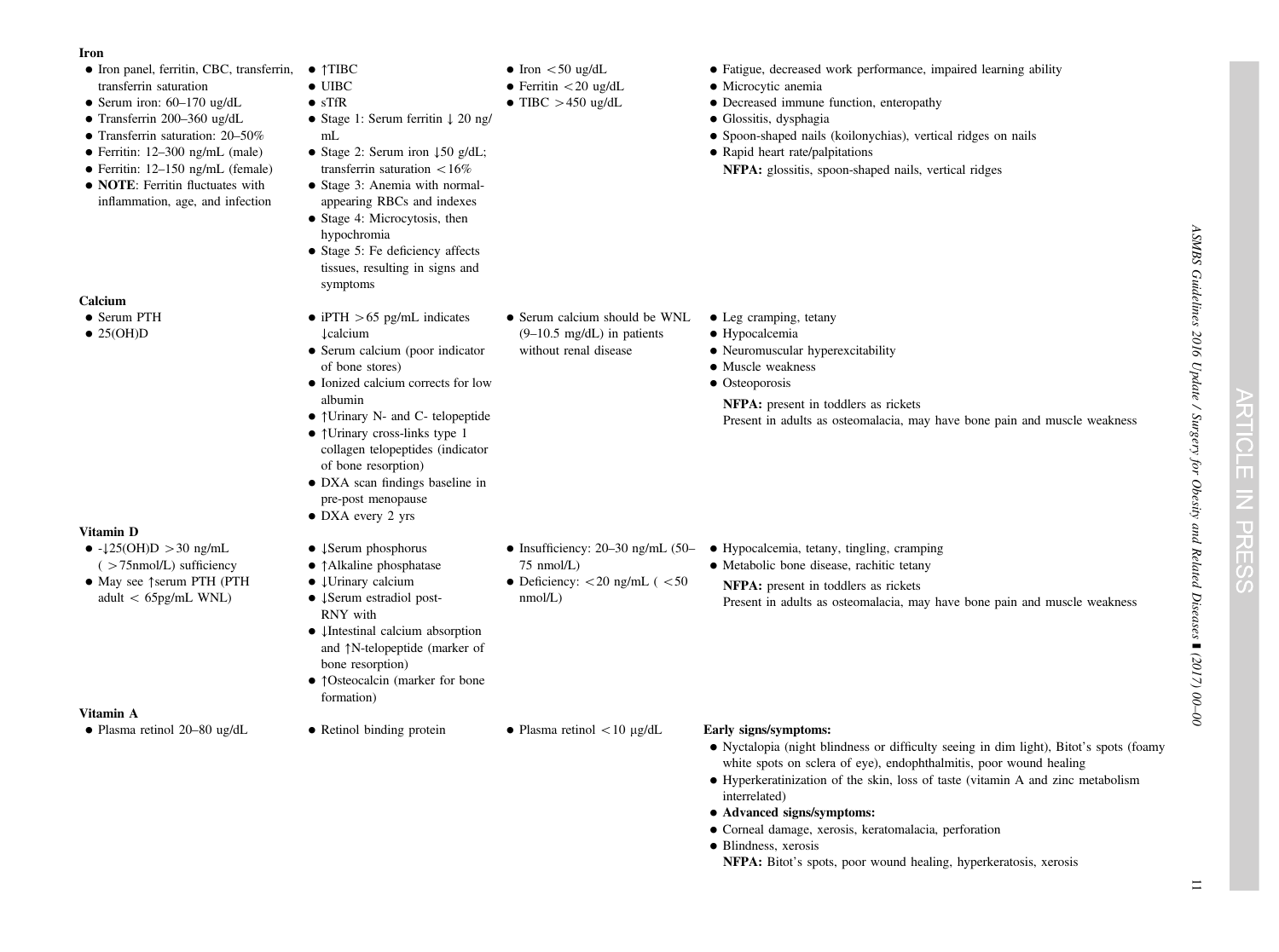Table 5 Continued.

| <b>Normal Lab Ranges</b>                                                                  | <b>Additional Laboratory Indices</b>                                                                    | <b>Critical Range</b>  | Signs and Symptoms of Deficiency, Including Nutrition-Focused Physical<br><b>Assessment (NFPA)</b>                                                                                                                                                                                                          |  |  |
|-------------------------------------------------------------------------------------------|---------------------------------------------------------------------------------------------------------|------------------------|-------------------------------------------------------------------------------------------------------------------------------------------------------------------------------------------------------------------------------------------------------------------------------------------------------------|--|--|
| Vitamin E                                                                                 |                                                                                                         |                        |                                                                                                                                                                                                                                                                                                             |  |  |
| • Plasma alpha tocopherol                                                                 | • Plasma lipids                                                                                         | $\bullet$ <5 µg/mL     | • Hyporeflexia, gait disturbances, neurologic damage, muscle weakness, decreased<br>proprioception, and vibration<br>· Ophthalmoplegia, nystagmus, nyctalopia<br>• RBC hemolysis (hemolytic anemia)<br>NFPA: gait ataxia, hyporeflexia/weakness, nystagmus, ophthalmoplegia, ceroid<br>deposition in muscle |  |  |
| Vitamin K                                                                                 |                                                                                                         |                        |                                                                                                                                                                                                                                                                                                             |  |  |
| $\bullet$ PT 10–13 sec<br>• PT is not a sensitive measure of<br>vitamin K status 1 nmol/L | $\bullet$ $\uparrow$ DCP $\downarrow$ plasma phylloquinone<br>• Variable                                |                        | Early signs/symptoms:<br>o Hemorrhage due to deficiency of prothrombin and other factors<br>o Easy bruising, bleeding gums, delayed blood clotting, heavy menstrual or nose<br>bleeding                                                                                                                     |  |  |
|                                                                                           |                                                                                                         |                        | <b>Advanced symptoms:</b><br>o Osteoporosis (due to interrelationship between vitamin K and bone metabolism)<br>NFPA: skin hemorrhages (petechia, purpura, ecchymosis [bruising])                                                                                                                           |  |  |
| Zinc<br>• Plasma zinc $60-130$ ug/dL                                                      | • Decreased serum zinc                                                                                  | $<$ 70 ug/dL for women | Early (mild to moderate) symptoms:                                                                                                                                                                                                                                                                          |  |  |
|                                                                                           | • Decreased erythrocyte zinc<br>(RBC zinc)<br>• Decreased urinary zinc<br>• Physical signs and symptoms | $<$ 74 ug/dL for men   | $\bullet$ Rash, acne<br>• Hypogeusia or ageusia (change in or absence of taste)<br>• Immune deficiency, increased infections<br>• Infertility<br>• Growth retardation, delayed sexual maturation                                                                                                            |  |  |
|                                                                                           |                                                                                                         |                        | Advanced (severe) symptoms:<br>$\bullet$ Hypogonadism                                                                                                                                                                                                                                                       |  |  |
|                                                                                           |                                                                                                         |                        | • Alopecia (hair loss)                                                                                                                                                                                                                                                                                      |  |  |
|                                                                                           |                                                                                                         |                        | • Skin lesions/rashes (bullous pustular dermatitis, acrodermatitis enteropathica)                                                                                                                                                                                                                           |  |  |
|                                                                                           |                                                                                                         |                        | $\bullet$ Diarrhea<br>• Impaired appetite/anorexia                                                                                                                                                                                                                                                          |  |  |
|                                                                                           |                                                                                                         |                        | • Night blindness                                                                                                                                                                                                                                                                                           |  |  |
|                                                                                           |                                                                                                         |                        | • Recurrent infections. delayed wound healing                                                                                                                                                                                                                                                               |  |  |
|                                                                                           |                                                                                                         |                        | NFPA: alopecia, skin lesions, delayed wound healing                                                                                                                                                                                                                                                         |  |  |
| Copper<br>• Serum or plasma copper $-11.8$ to                                             | • Decreased erythrocyte                                                                                 | $< 10$ imol/L          | Early signs/symptoms:                                                                                                                                                                                                                                                                                       |  |  |
| $22.8$ mmol/L                                                                             | superoxide dismutase activity                                                                           | $<$ 75 ug/dL           | · Hypochromic anemia, neutropenia, pancytopenia                                                                                                                                                                                                                                                             |  |  |
| • Ceruloplasmin 75-145 ug/dL                                                              | • 24-hour urine copper                                                                                  |                        | • Hypopigmentation of hair, skin, nails                                                                                                                                                                                                                                                                     |  |  |
|                                                                                           |                                                                                                         |                        | • Hypercholesterolemia<br>• Impaired biomarkers of bone metabolism                                                                                                                                                                                                                                          |  |  |
|                                                                                           |                                                                                                         |                        | Advanced signs/symptoms:<br>• Gait abnormalities                                                                                                                                                                                                                                                            |  |  |
|                                                                                           |                                                                                                         |                        | NFPA: Hypopigmentation of skin, hair, or nails, peripheral neuropathy<br>myelopathy                                                                                                                                                                                                                         |  |  |

HPLC = high-performance liquid chromatography; RBC = red blood cell; TDP = thiamin, whole blood; ETKA = erythrocyte transketolase activity; NFPA = nutrition-focused physical assessment; MMA = methyl malonic acid; tHcy = homocysteine; CBC = complete blood count; TIBC = total iron-binding capacity; UIBC = unsaturated iron binding capacity; sTfR = soluble transferrin receptor; PTH = parathyroid hormone; DXA = dual-energy x-ray absorptiometry; WNL = within normal limits; RNY = Roux-en Y gastric bypass; PT = prothrombin time.

J. Parrott et al. / Surgery for Obesity and Related Diseases

 $\overline{\phantom{a}}$ 

] (2017) 00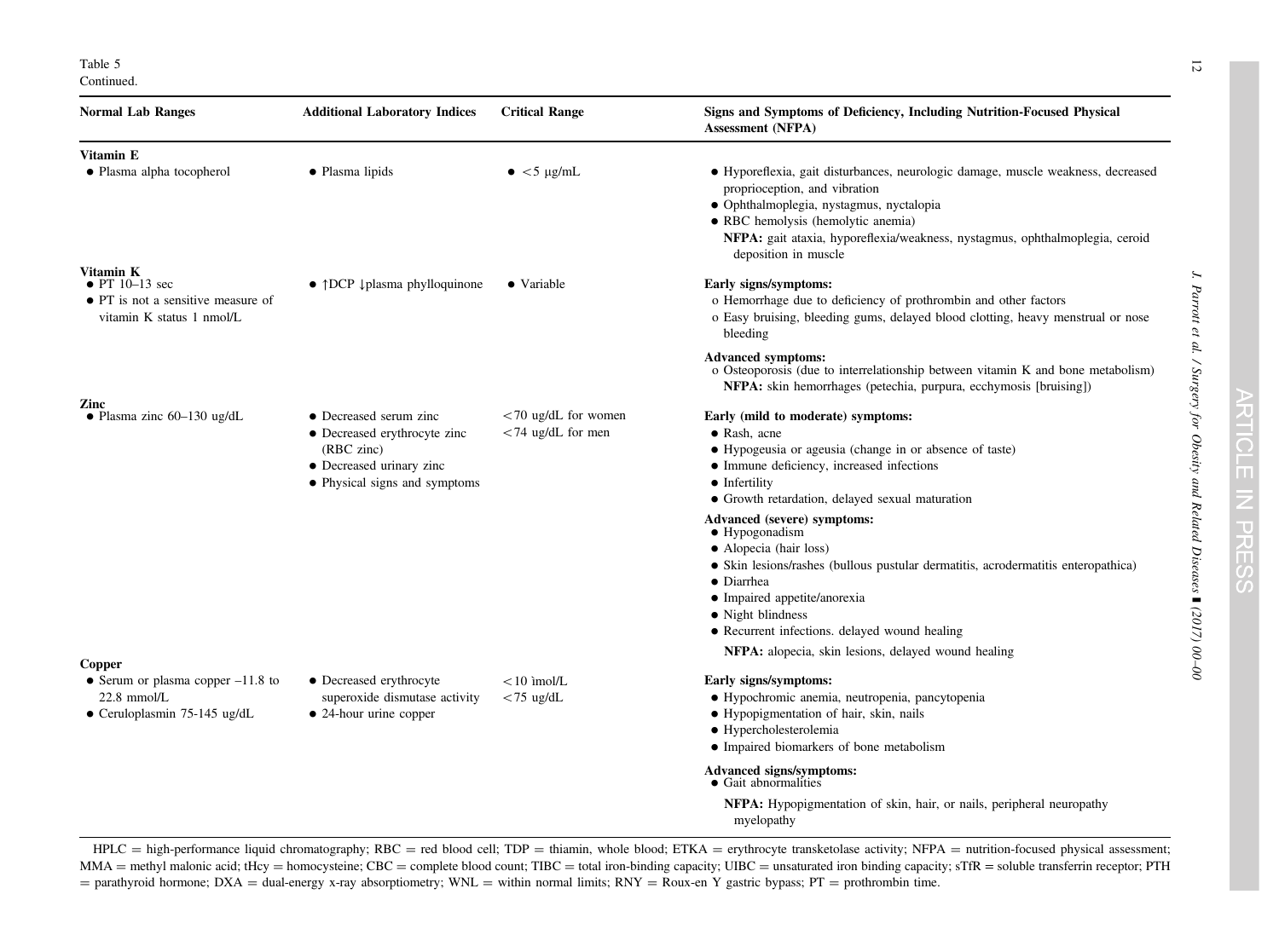<span id="page-12-0"></span>Table 6 Nutrient Supplementation for Patients with WLS and Without WLS.

| <b>Nutrients</b> | Non-WLS                                                              |                                                                                                                     | <b>WLS Preventative Supplements</b>                                                                                |            |                                  |                  |
|------------------|----------------------------------------------------------------------|---------------------------------------------------------------------------------------------------------------------|--------------------------------------------------------------------------------------------------------------------|------------|----------------------------------|------------------|
|                  | <b>Dietary Reference</b><br>Intake (DRI)                             | Tolerable Upper Intake Level (UL)<br>Daily Value (DV)                                                               | AGB                                                                                                                | <b>LSG</b> | <b>RYGB</b>                      | <b>BPD/DS</b>    |
| Vit B 1          | 1.2 mg/d 14 yrs + $M$<br>1.1 mg/d 19 yrs + $F$                       | UL: none set; no reports of adverse effects<br>from $> 50$ mg B1/d from food or supplements<br>DV: $1.5 \text{ mg}$ | At least 12 mg/d<br>At risk patients: at least 50 -100mg/d                                                         |            |                                  |                  |
| <b>Vit B 12</b>  | 2.4 ug/d 14 yrs $+$ M,F                                              | UL: none set; due to its low potential for toxicity<br>$DV: 6$ ug                                                   | 350–500 ug/d oral, disintegrating tablet, SL or liquid or nasal – as directed or 1000 mcg/mo IM                    |            |                                  |                  |
| <b>Folate</b>    | 400 ug/d 19 yrs+ M,F                                                 | UL: $1000 \text{ meg all ages}$ & pregnancy<br>DV: 400 ug                                                           | 400-800 mcg oral<br>800-1000 mcg F childbearing ages                                                               |            |                                  |                  |
| Calcium          | 1000 mg/d 19-70 yrs M,<br>$19-50$ yrs $F$<br>1200 mg $51-70 + yrs$ F | UL: 2000-3000 mg /d<br><b>DV:</b> $1000 \text{ mg}$                                                                 | 1200-1500 mg/d                                                                                                     |            |                                  | 1800-2400 mg/d   |
| Vit A            | 900 ug/d 14 yrs+ M;<br>700 ug/d 14 yrs+ F                            | UL: 10,000 IU/d (3000 mcg RAE/d)* retinol<br><b>DV: 5000 IU</b>                                                     | 5000 IU/d<br>5000-10,000 IU/d                                                                                      |            | 10,000 IU/d                      |                  |
| Vit E            | 15 mg/d 14 yrs + $M$ , $F$                                           | UL: 1000 mg/d (1500 IU/d)<br>DV: $30 \text{ mg}$                                                                    | $15 \text{ mg/d}$                                                                                                  |            |                                  |                  |
| Vit K            | 120 ug/d 19 yrs+ $M$<br>90 ug/d 19 yrs+ F                            | UL: none set; due to its low potential for toxicity<br>DV: $80 \text{ ug}$                                          | 90-120 ug/d                                                                                                        |            | 300 ug/d                         |                  |
| Vit D            | 600 IU/d (15 ug/d)<br>14 yrs $+$ M,F                                 | UL: 4000 IU/d (100 ug/d)<br><b>DV:</b> 400 IU                                                                       | At least 3000 IU/d to maintain D,25(OH) levels $> 30$ ng/mL                                                        |            |                                  |                  |
| Iron             | 8 mg/d 19 yrs+ M<br>$8$ mg/d $51$ yrs+ $F$<br>18 mg/d 19-50 yrs F    | UL: $45 \text{ mg/d}$<br>DV: $18 \text{ mg}$                                                                        | At least 18 mg/d<br>At least 45–60 mg/d in F with menses and/ patients with history of anemia<br>from multivitamin |            |                                  |                  |
| Zinc             | 11 mg/d 19 yrs $+ M$<br>8 mg/d 19 yrs+ F                             | UL: $40 \text{ mg/d}$<br>DV: $15mg$                                                                                 | $8-11$ mg/d                                                                                                        |            | $8-11$ mg/d to<br>$16 - 22$ mg/d | $16 - 22$ mg/d   |
| Copper           | 900 ug/d 19 yrs+ M,F                                                 | UL: 10,000 mcg/d<br>DV: 2 mg                                                                                        | $1 \text{ mg/d}$                                                                                                   |            | $1-2$ mg/d                       | $2 \text{ mg/d}$ |

WLS =weight loss surgery; UL = upper intake level; DV = daily value; AGB = adjustable gastric band; LSG = laparoscopic sleeve gastrectomy; RYGB = Roux-en-Y gastric bypass; BPD/DS = biliopancreatic diversion/duodenal switch;  $SL =$  sublingual;  $IM =$  intramuscular;  $RAE =$  retinol activity equivalents;  $SQ =$  subcutaneous

Supplementation for non-WLS patients: Dietary Reference Intake (DRI), Daily Value (DV), Tolerable Upper Intake Level (UL) Supplementation for WLS patients: Actual dose for nutrients by type of WLS.

https://www.nal.usda.gov/sites/default/fi[les/fnic\\_uploads//RDA\\_AI\\_vitamins\\_elements.pdf](http://https://www.nal.usda.gov/sites/default/files/fnic_uploads//RDA_AI_vitamins_elements.pdf) accessed 02/27/2017;

[https://www.nal.usda.gov/sites/default/](http://https://www.nal.usda.gov/sites/default/files/fnic_uploads//DRI_Elements.pdf)files/fnic\_uploads//DRI\_Elements.pdf accessed 02/27/2017

ASMBS Guidelines 2016 Update / Surgery for Obesity and Related Diseases

] (2017) 00 –00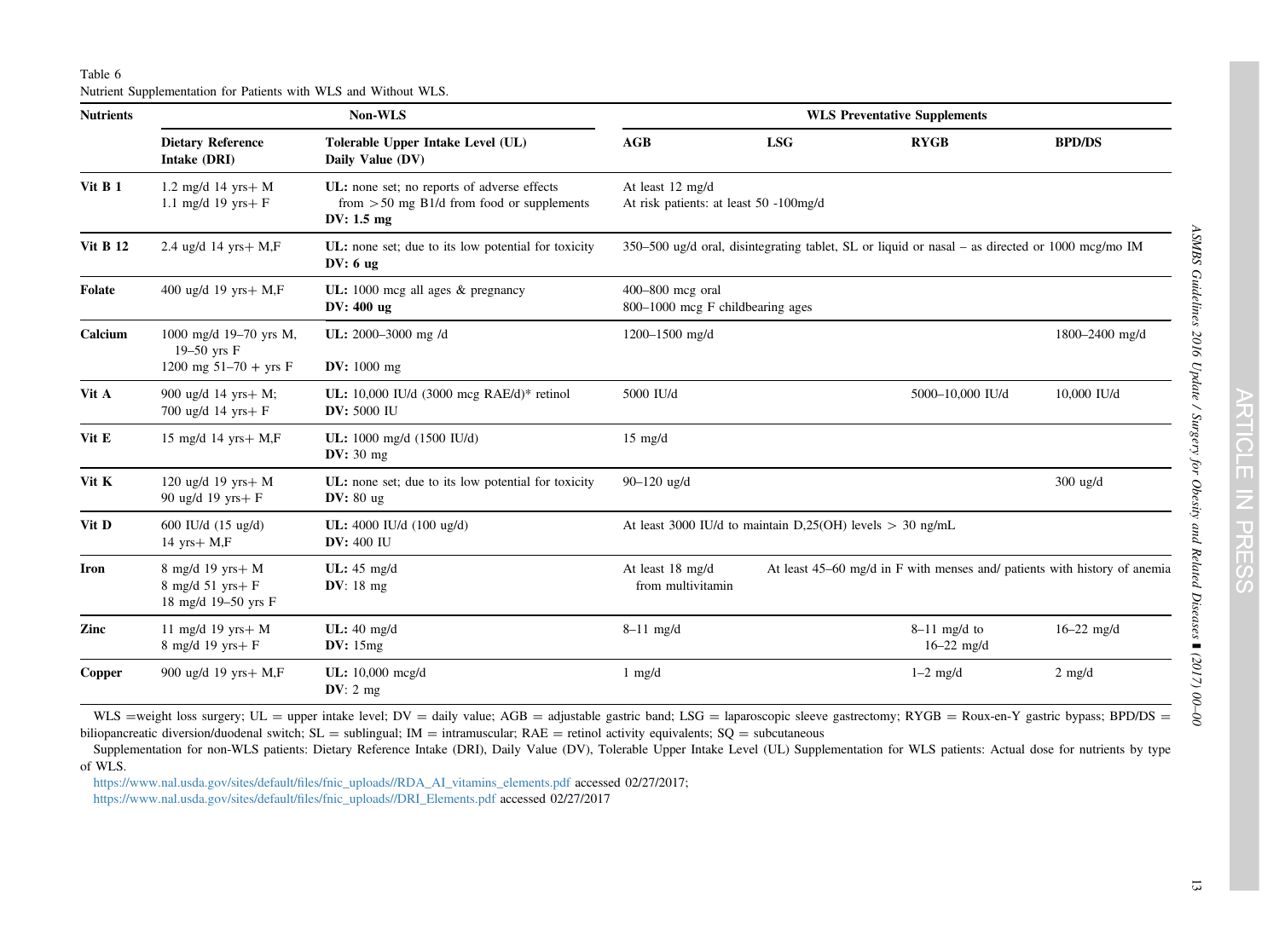<span id="page-13-0"></span>systematic reviews, clinical practice guidelines, epidemiologic/ survey studies, consecutive case series, and single case reports.

### Hierarchy of evidence

Risk of bias and level of confidence were evaluated using the AACE Protocol for Standardized Production of Clinical Practice Guidelines hierarchy of evidence framework [\[14\]](#page-14-0). Each article was assigned an evidence level (see Appendices B–E). This hierarchy does not include all possible types of study design. Studies reviewed that did not fall under the AACE hierarchy were integrated into our own hierarchy, guided by the Oxford Centre for Evidence-Based Medicine's levels of evidence framework [\[18\]](#page-14-0).

### Recommendation formulation and grading

Recommendations were formulated for each domain within each micronutrient category, with reference to the previous guidelines. Once this was completed, the grading strategy published by AACE was followed to provide consistent and systematic grades, with strongest to weakest levels noted as A through D and best evidence level from strongest to weakest noted as 1–4 for each recommendation [\[14\]](#page-14-0). There are 92 recommendations in this update: 79 new recommendations (noted by  $\boxtimes$  in [Tables 1](#page-1-0)–[4](#page-7-0)) and an additional 13 that have not changed since 2008 [1]. Each recommendation has a corresponding graded level of evidence:

- Grade A = Strong (4  $\mathbb{Z}$ ; 0 not changed)
- Grade B = Intermediate (29  $\boxtimes$ ; 3 not changed)
- Grade C = Weak (33  $\boxtimes$ ; 2 not changed)
- Grade D = No evidence (13  $\mathbb{Z}$ ; 8 not changed)

For recommendation [Tables 1](#page-1-0)–[6](#page-12-0), please see the text. For Micronutrients: Evidence and Recommendations, please see Supplementary Materials.

### Summary

This paper is an update of the ASMBS Nutrition Committee's Allied Health Nutritional Guidelines for the Surgical Weight Loss Patient (2008) [\[2\]](#page-14-0) and serves as an educational tool not only for dietitians but also for other providers working with pre-WLS patients. The focus of this paper is to update the guidelines with findings from the current literature regarding key micronutrient deficiencies and WLS. As evidence-based guidelines continue to be updated and recommendations become more established in the daily practice of perioperative nutrition care, it will be important to investigate differences in responses to treatment and new potential mechanisms explaining changes in nutrient status. Additionally, controlling for confounding factors in nutrient-related studies (such as dietary intake of nutrients from both food and supplements; food-medication

interactions; food-nutrient interactions; and whether, how, and by whom nutrition assessment and counseling is conducted) will increase the rigor of data collection and the consistency and quality of research reported.

The Nutrition Committee of the ASMBS Integrated Health Clinical Issues and Guidelines Committee sincerely hopes that this document will serve to enhance the general nutrition knowledge necessary for the care of pre- and postoperative patients, with consideration for the individual patient's unique medical needs, as well as the variable protocols established among surgical centers and individual practices.

### Disclaimer

The American Society for Metabolic and Bariatric Surgery (ASMBS) is established as an educational professional medical society. This document is intended to update the 2008 ASMBS Allied Health Nutritional Guidelines for the Surgical Weight Loss Patient [\[2\]](#page-14-0). These guidelines are based on expert opinion as well as a literature review of empirical and clinical data and are not intended to serve as training, standard of care, or scientific consensus.

### **Disclosure**

The authors have no commercial associations that might be a conflict of interest in relation to this article.

### Acknowledgments

We would like to thank Dr. Stephanie Sogg, chair of the ASMBS Integrated Health Clinical Issues and Guidelines Committee, for her oversight and editing, advice, and support. We thank our peer reviewers, Sue Cummings and Dr. Ann Rogers, and the encouraging guidance provided by research methodologist Dr. James S. Parrott. We also thank the American Society for Metabolic and Bariatric Surgery Executive Council and the Integrated Health Executive Council.

### Appendix

### Supplementary Materials

Detailed supporting evidence and rationale for all micronutrient recommendations are provided in the Supplementary Materials associated with this article can be found in the online version at <http://dx.doi.org/10.1016/j.soard.2016.12.018>.

### References

[1] Mechanick JI, Youdim A, Jones DB, et al. Clinical practice guidelines for the perioperative nutritional, metabolic, and nonsurgical support of the bariatric surgery patient 2013 update. Cosponsored by American Association of Clinical Endocrinologists, the Obesity Society, and the American Society for Metabolic and Bariatric Surgery. Surg Obes Relat Dis 2013;9(2):159–91.